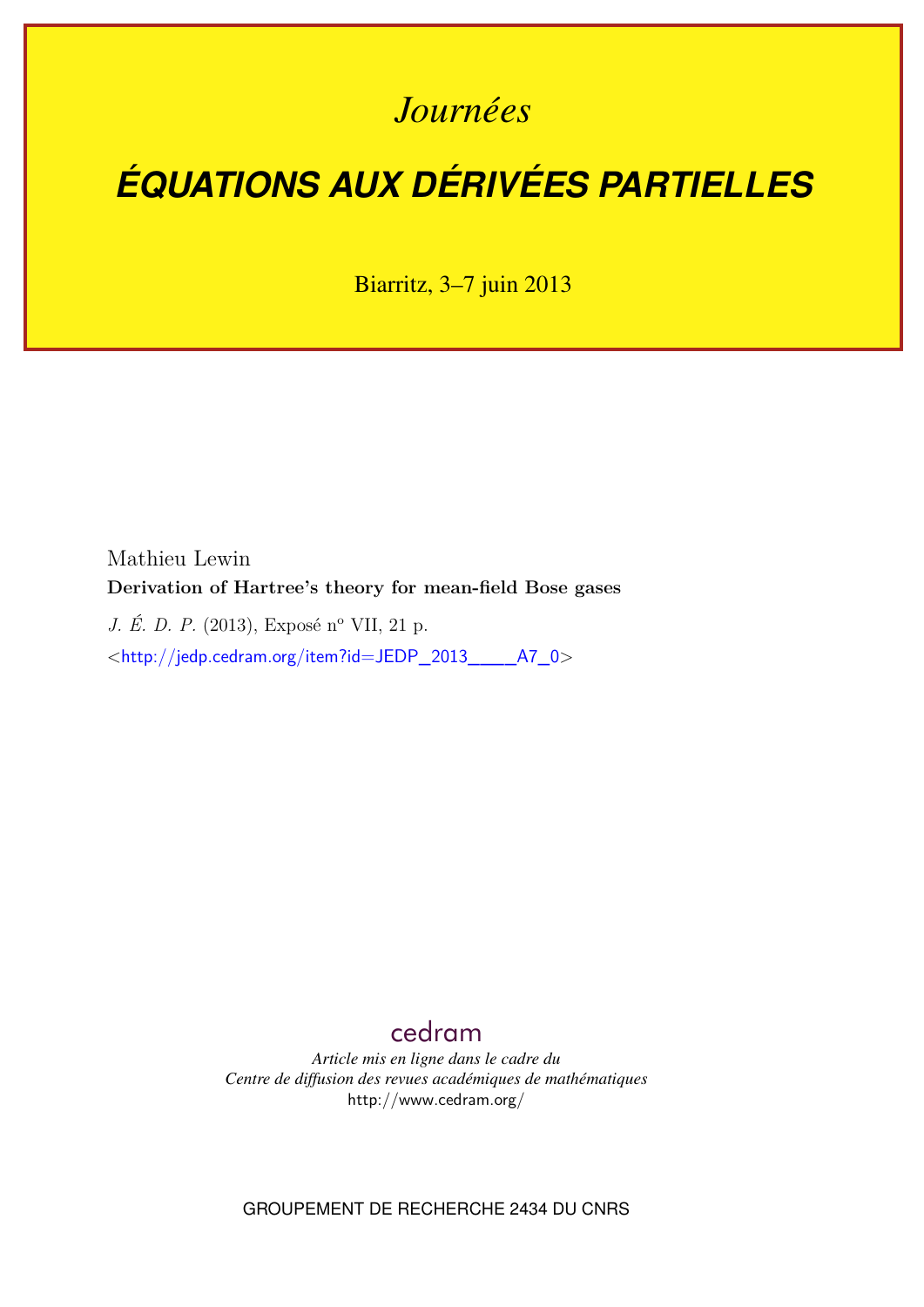Journées *Équations aux dérivées partielles* Biarritz, 3–7 juin 2013 GDR 2434 [\(CNRS\)](http://www.cnrs.fr)

# Derivation of Hartree's theory for mean-field Bose gases

## Mathieu Lewin

## *Dérivation de la théorie de Hartree pour des gaz de bosons dans le régime de champ moyen*

#### **Résumé**

Dans cet article, nous présentons des résultats obtenus avec Phan Thành Nam, Nicolas Rougerie, Sylvia Serfaty et Jan Philip Solovej. Nous considérons un système de *N* bosons qui interagissent avec un potentiel d'intensité 1*/N* (on parle de régime de champ moyen). Dans la limite où *N* → ∞, nous montrons que le premier ordre du développement des valeurs propres du Hamiltonien à *N* corps est donné par la théorie non linéaire de Hartree, alors que l'ordre suivant est donné par l'opérateur de Bogoliubov. Nous discutons également en détails du phénomène de condensation de Bose-Einstein dans de tels systèmes.

#### **Abstract**

This article is a review of recent results with Phan Thành Nam, Nicolas Rougerie, Sylvia Serfaty and Jan Philip Solovej. We consider a system of *N* bosons with an interaction of intensity 1*/N* (mean-field regime). In the limit  $N \to \infty$ , we prove that the first order in the expansion of the eigenvalues of the many-particle Hamiltonian is given by the nonlinear Hartree theory, whereas the next order is predicted by the Bogoliubov Hamiltonian. We also discuss the occurrence of Bose-Einstein condensation in these systems.

#### CONTENTS

|  | 1. Derivation of Hartree's energy |  |
|--|-----------------------------------|--|
|--|-----------------------------------|--|

[1.1. The quantum many-particle Hamiltonian](#page-2-0) 2

*MSC 2000:* 35Q40, 81Q99.

The author has received financial support from the European Research Council under the European Community's Seventh Framework Programme (FP7/2007-2013 Grant Agreement MNIQS 258023) and from the French Ministry of Research (ANR-10-BLAN-0101). © 2013, Mathieu Lewin. This paper may be reproduced, in its entirety, for non-commercial purposes.

*Keywords:* Hartree theory, mean-field limit, Bose-Einstein condensation, quantum de Finetti theorem.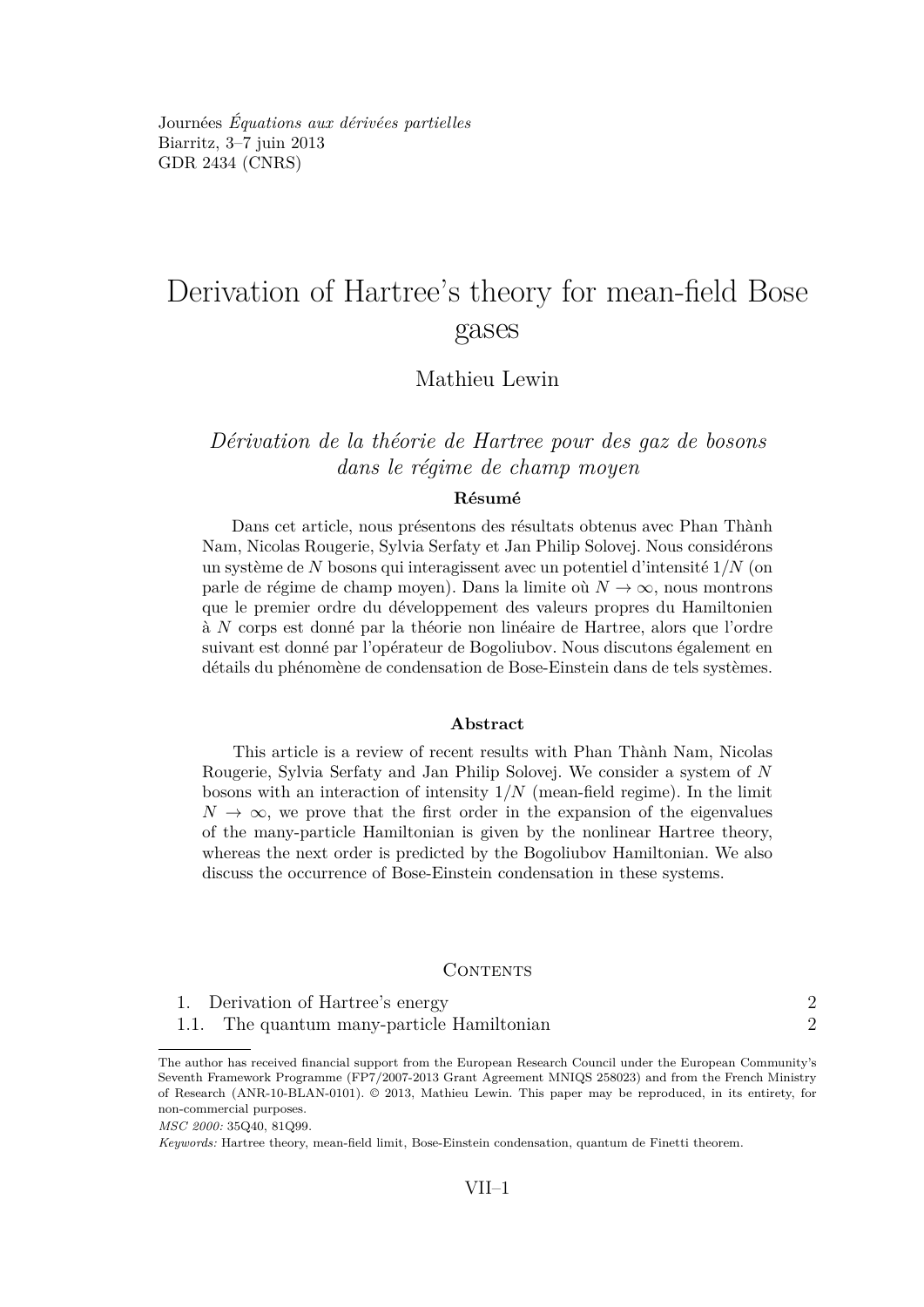<span id="page-2-0"></span>

| 1.2. Hartree states                                      | 3            |
|----------------------------------------------------------|--------------|
| Simple proof when $\hat{w} > 0$                          | $\mathbf{5}$ |
| 2. Bose-Einstein condensation                            | 6            |
| 2.1. Density matrices and the quantum de Finetti theorem | 6            |
| 2.2. Confined case                                       | 9            |
| 2.3. Unconfined case                                     | 11           |
| 3. The next order: Bogoliubov's theory                   | 12           |
| Conclusion                                               |              |
| References                                               |              |

The purpose of this article is to review recent results obtained in collaboration with Phan Thành Nam and Nicolas Rougerie in [\[40\]](#page-19-0) and, in the last section, with Phan Thành Nam, Sylvia Serfaty and Jan Philip Solovej in [\[42\]](#page-19-0). In these works we studied the behavior of a quantum system containing a large number *N* of bosons, in the *mean-field regime* corresponding to having interactions of order 1*/N*. The first term in the expansion of the eigenvalues of the many-particle Hamiltonian is given by Hartree's theory, whereas the second term is predicted by Bogoliubov's theory.

## **1. Derivation of Hartree's energy**

#### **1.1. The quantum many-particle Hamiltonian**

We consider here the simplest case of *N* spinless non-relativistic particles leaving in the whole space  $\mathbb{R}^d$  with  $d \geq 1$ . More general situations can be dealt with using our method and we refer to [\[40,](#page-19-0) [42\]](#page-19-0) for details. The corresponding many-particle Hamiltonian reads

$$
H_N := \sum_{j=1}^N \left( -\Delta_{x_j} + V(x_j) \right) + \frac{1}{N-1} \sum_{1 \le k < \ell \le N} w(x_k - x_\ell). \tag{1.1}
$$

It is an operator acting on the subspace

$$
\mathfrak{H}^N:=L^2_s((\mathbb{R}^d)^N)
$$

of symmetric functions in  $L^2((\mathbb{R}^d)^N)$ , that is, which satisfy

$$
\Psi(x_{\sigma(1)},...,x_{\sigma(N)}) = \Psi(x_1,...,x_N)
$$

for every permutation  $\sigma$  of the indices 1, ..., N. This symmetry requirement is the mathematical expression of the fact that our particles are *bosons*. <sup>1</sup> For fermions we would have to require *anti*-symmetry and everything would be completely different.

In (1.1), the first term corresponds to the sum of the kinetic energies of the particles, *V* is an external potential which is applied to the system and which could as well be  $V \equiv 0$  (the system is then translation-invariant), and w is a two-body interaction. Everywhere in this paper we make the assumption that *w* is even,  $w(-x) = w(x)$ . We will also assume that  $V = f_1 + f_2 + V_+$  and  $w = f_3 + f_4$  with  $f_i \in L^{p_i}(\mathbb{R}^d)$  and

<sup>&</sup>lt;sup>1</sup>In the particular case considered here, the first eigenfunction of  $H_N$  on  $L^2(\mathbb{R}^{dN})$  is always symmetric. If we are only interested in the lowest eigenvalue, we could therefore drop the symmetry condition. However the constraint matters for the higher eigenvalues, as well as for more general Hamiltonians which are not based on the Laplacian.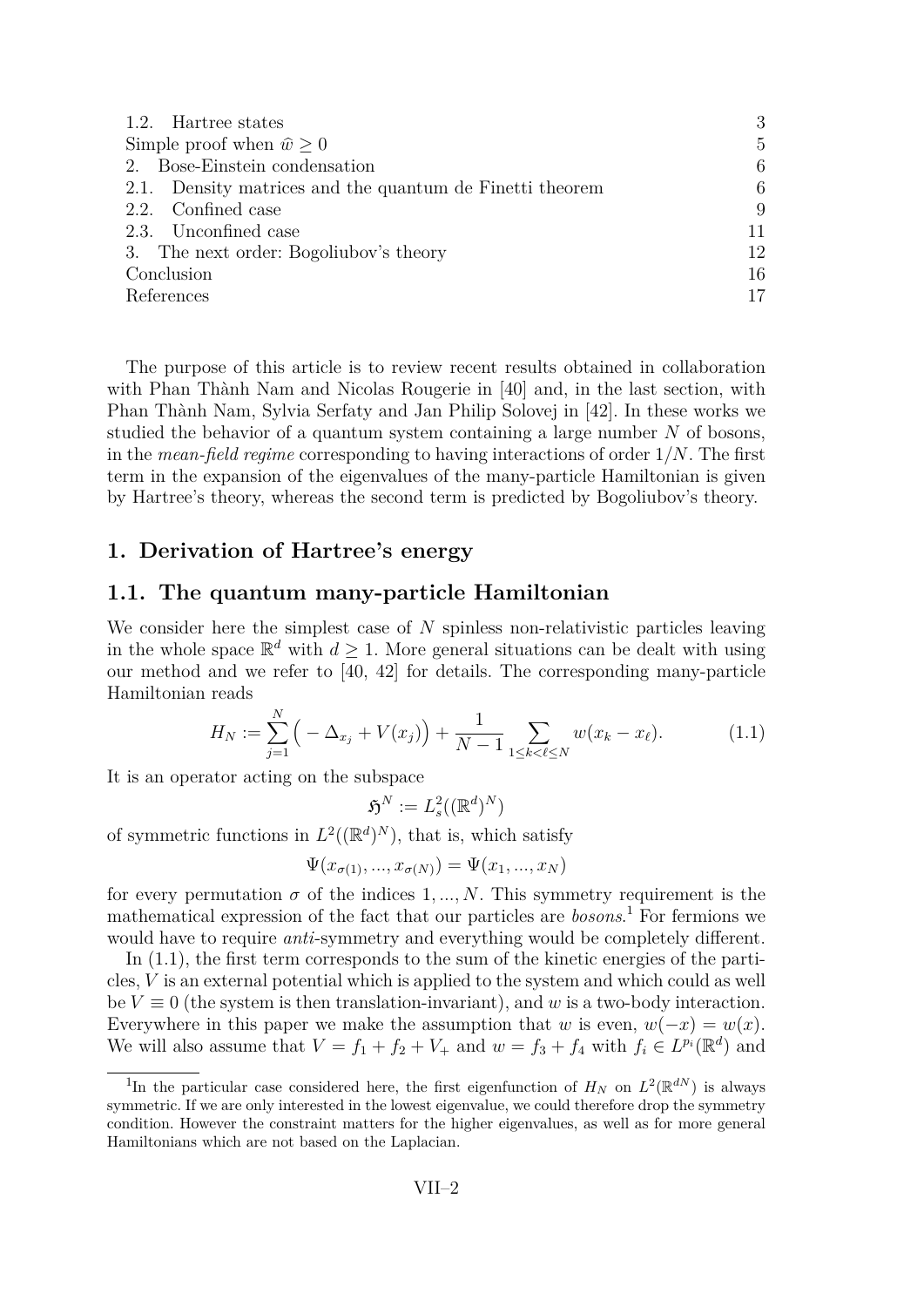<span id="page-3-0"></span> $\max(1, d/2) < p_i < \infty$ , or with  $p_i = \infty$  and  $f_i \to 0$  at infinity. These conditions imply that  $V - V_+$  and  $w$  are perturbations of the Laplacian, which are relatively compact in the quadratic form sense. We may want to consider the case where the system is confined and we use  $0 \leq V_+ \in L^{d/2}_{loc}(\mathbb{R}^d)$  to describe this situation. Here we will therefore discuss two particular cases:

- **confined case:**  $V_+(x) \to \infty$  when  $|x| \to \infty$ ;
- unconfined case:  $V_+ \equiv 0$ .

Under our assumptions on *V* and *w*, the quadratic form associated with  $H_N$  is bounded from below, and  $H_N$  can be realized as a self-adjoint operator on  $\mathfrak{H}^N$  =  $L_s^2((\mathbb{R}^d)^N)$  by Friedrich's theorem. The domain of the quadratic form is exactly the Sobolev space  $H_s^1((\mathbb{R}^d)^N)$  in the unconfined case and it is smaller in the confined case. This allows us to define the bottom of the spectrum of  $H_N$  as follows:

$$
E(N) := \inf \sigma(H_N) = \inf_{\substack{\Psi \in \mathfrak{H}^N \\ \int |\Psi|^2 = 1}} \langle \Psi, H_N \Psi \rangle.
$$
 (1.2)

Later we will consider the higher eigenvalues  $\lambda_j(H_N)$  of  $H_N$ , but we stick to  $E(N)$ for the moment.

The fact that we are considering the *mean-field regime* is apparent in the factor  $1/(N-1)$  in front of the interaction term in [\(1.1\)](#page-2-0). It has the effect of keeping the single particle energy and the interaction energy of the same order of magnitude, so that one may expect a well-defined limit problem. Note that this factor could be replaced by any constant behaving like  $1/N$  in the limit  $N \to \infty$ , without changing the result; the use of  $1/(N-1)$  only simplifies some expressions. While this is certainly not the only scaling one may consider, it is simple and instructive, and has been very often considered in the past as a model case for the rigorous derivation of mean-field theories in many-body physics.

#### **1.2. Hartree states**

On the contrary to fermions, it is possible to put all the bosons in the same quantum state. This amounts to taking a wave function  $\Psi$  of the special form

$$
\Psi(x_1, ..., x_N) = u^{\otimes N}(x_1, ..., x_N) = u(x_1) \cdots u(x_N)
$$

with  $u \in L^2(\mathbb{R}^d) := \mathfrak{H}$  and  $\int_{\mathbb{R}^d} |u|^2 = 1$ . Such functions are called *Hartree states* [\[32\]](#page-19-0). We recall that  $|\Psi(x_1, ..., x_N)|^2$  is interpreted as the density of probability for the positions of the *N* particles. For a Hartree state, the corresponding probability factorizes into a product of independent densities:  $|u(x_1)|^2 \cdots |u(x_N)|^2$ . Similarly,  $|\hat{\Psi}(p_1,...,p_N)|^2$  is the probability for the momenta of the *N* particles and we have  $\text{here } |\hat{\Psi}(p_1, ..., p_N)|^2 = |\hat{u}(p_1)|^2 \cdots |\hat{u}(p_N)|^2.$ 

The Hartree states form a manifold in the sphere of square-integrable symmetric functions and, therefore, even if the many-particle energy is given by a linear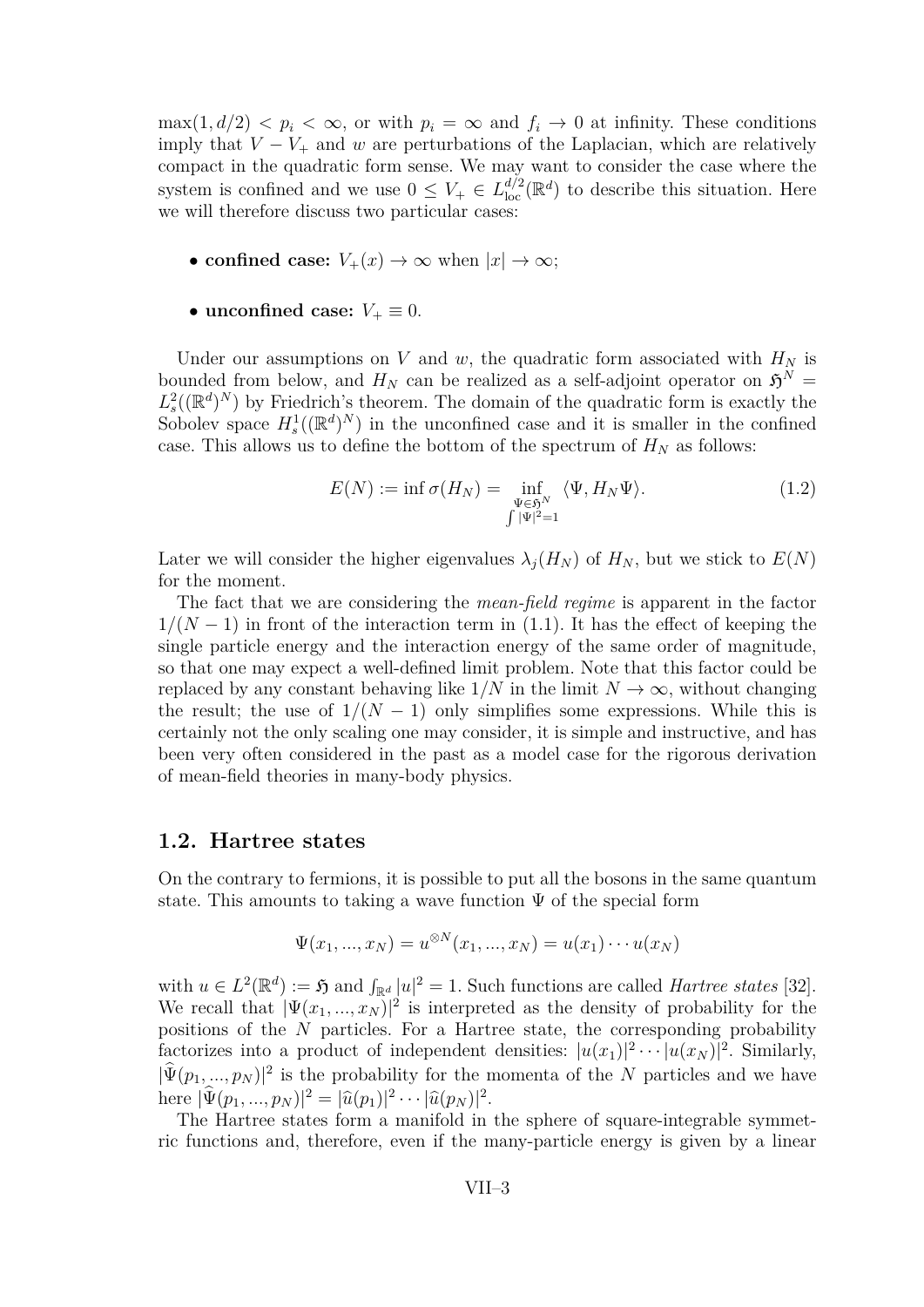<span id="page-4-0"></span>operator, we end up with a nonlinear function of *u*:

$$
\frac{\langle u^{\otimes N}, H_N u^{\otimes N} \rangle}{N}
$$
  
= 
$$
\int_{\mathbb{R}^d} \left( |\nabla u(x)|^2 + V(x)|u(x)|^2 \right) dx + \frac{1}{2} \int_{\mathbb{R}^d} \int_{\mathbb{R}^d} w(x-y)|u(x)|^2 |u(y)|^2 dx dy
$$
  
:= 
$$
\mathcal{E}_H(u).
$$

The nonlinear functional  $\mathcal{E}_{H}$  is called the *Hartree energy*. The lowest energy that can be reached with Hartree states is  $Ne_{\rm H}$  where

$$
e_{\mathcal{H}} := \inf_{\|u\|=1} \mathcal{E}_{\mathcal{H}}(u). \tag{1.3}
$$

Since  $\Psi = u^{\otimes N}$  can be used as a trial state, it is obvious that  $E(N) \leq Ne_{\rm H}$  for all  $N \geq 2$ . Note that any minimizer  $u_0$  of (1.3) (when there is one) is a weak solution to the nonlinear equation

$$
(-\Delta + V + w * |u_0|^2)u_0(x) = \mu_H u_0(x).
$$
 (1.4)

Here  $w * |u|^2$  is called the *mean-field potential*.

The main result of [\[40\]](#page-19-0) is that the many-body quantum energy is, to first order in *N*, given by the energy of Hartree states.

**Theorem 1** (Validity of Hartree's theory [\[40\]](#page-19-0))**.** *Under the previous assumptions on V and w, we have*

$$
\lim_{N \to \infty} \frac{E(N)}{N} = e_{\rm H}.\tag{1.5}
$$

The theorem justifies *a posteriori* that the chosen scaling in front of the interaction places us in the mean-field regime. It says that the quantum energy is, to first order in *N*, given by Hartree states.

There are many similar results in the literature but the previous theorem seems to be the first which does not rely on any specific property of *V* and *w*. The confined case was previously treated in [\[25,](#page-18-0) [66,](#page-21-0) [56,](#page-20-0) [67\]](#page-21-0). Bosonic atoms corresponding to  $d = 3$ and

$$
V(x) = -\frac{1}{t|x|}, \qquad w(x) = \frac{1}{|x|}
$$

were considered in [\[9,](#page-17-0) [60,](#page-20-0) [6,](#page-17-0) [7,](#page-17-0) [37\]](#page-19-0) but the proof uses some particular properties of the Coulomb potential. In [\[49,](#page-20-0) [50\]](#page-20-0), Lieb, Thirring and Yau studied the case of bosons stars in which  $V \equiv 0$ ,  $w(x) = -1/|x|$  and  $-\Delta$  is replaced by the fractional bosons stars in which  $V = 0$ ,  $w(x) = -1/|x|$  and  $-\Delta$  is replaced by the fractional Laplacian  $\sqrt{1-\Delta}$ . Our approach also applies to this case as well [\[40\]](#page-19-0). Other results include the homogeneous Bose gas [\[58\]](#page-20-0), trapped Bose gases [\[31\]](#page-19-0) and the Lieb-Liniger model in a random external potential [\[44,](#page-19-0) [59\]](#page-20-0).

Recently, the experimental realization of Bose-Einstein condensates has motivated the study of a more subtle, so called *Gross-Pitaevskii*, limit [\[46,](#page-19-0) [45\]](#page-19-0). The effective theory obtained in this limit is the cubic nonlinear Schrödinger equation, corresponding to taking  $w(x - y) = 4\pi a\delta(x - y)$  where *a* is the scattering length of the potential *w*. We will not consider this limit here, but we hope that our method will in the future be useful to deal with it as well.

That the *linear* many-particle quantum system is well described by a *nonlinear* theory in the mean-field limit  $N \to \infty$  has important physical implications. It is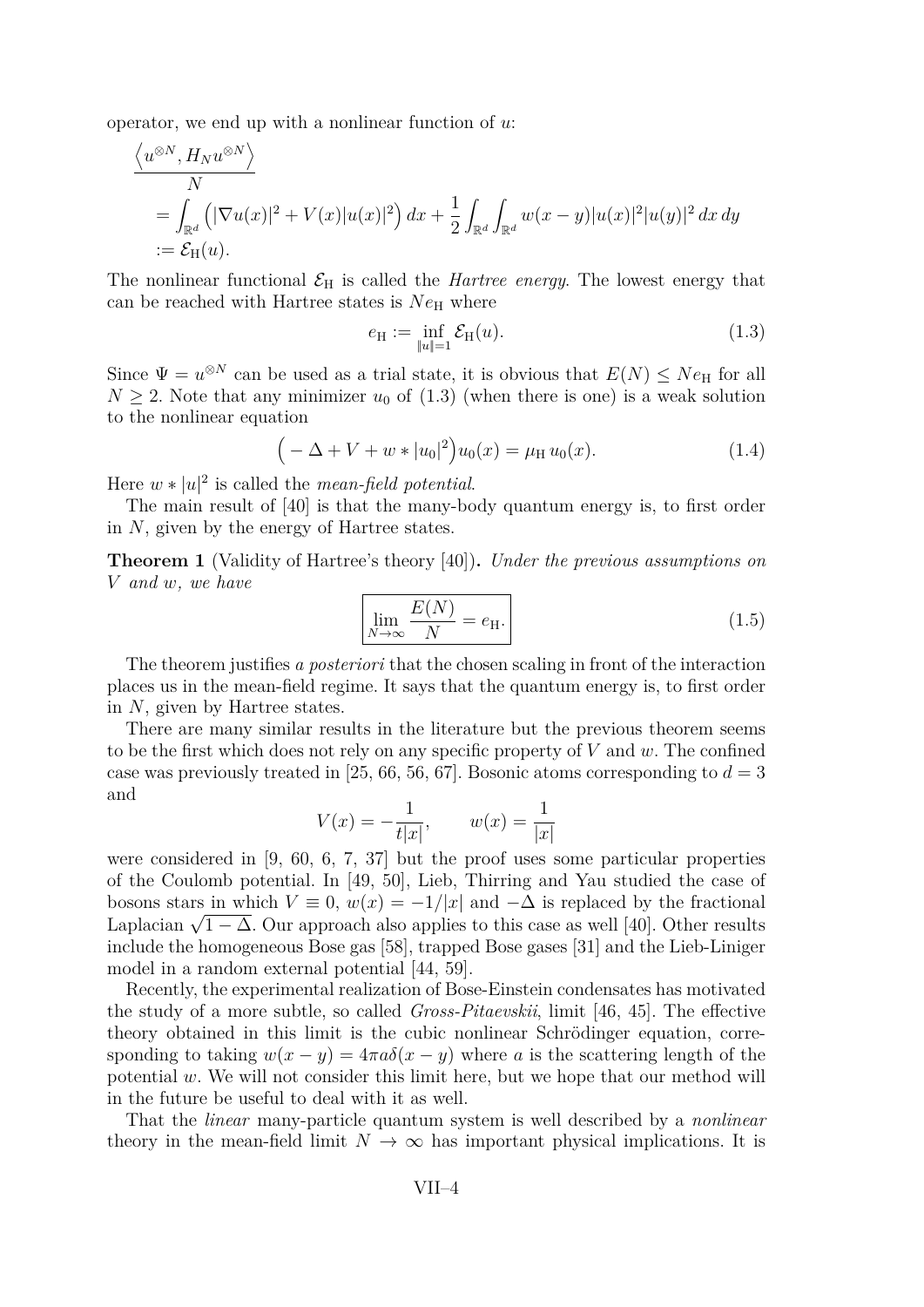<span id="page-5-0"></span>the main explanation for the occurrence of *symmetry breaking* which cannot be well described in a linear model. For instance, it has been observed in the laboratory that in a Bose gas which is rotated along an axis, vortices appear and they tend to place themselves on a triangular lattice. This phenomenon is very well explained in the framework of the nonlinear Hartree and Gross-Pitaevskii theories (see, e.g., [\[2,](#page-17-0) [1,](#page-17-0) [3\]](#page-17-0)).

Let us remark that there are many works on the related (but still different) derivation of the time-dependent Hartree theory from the time-dependent Schrödinger equation associated with the Hamiltonian  $H_N$ , see for instance [\[33,](#page-19-0) [27,](#page-18-0) [62,](#page-20-0) [8,](#page-17-0) [21,](#page-18-0) [22,](#page-18-0) [4,](#page-17-0) [24,](#page-18-0) [26,](#page-18-0) [57,](#page-20-0) [38,](#page-19-0) [55,](#page-20-0) [41\]](#page-19-0). In this case one starts close to a Hartree state at time zero, and then proves that the Schrödinger flow stays close to the corresponding trajectory of the Hartree state. This is *a priori* different from the time-independent case considered here.

#### **Simple proof when**  $\hat{w} \ge 0$

There is a simple proof of Theorem [1](#page-4-0) in the particular case when  $\hat{w}$  is non-negative and integrable. We quickly outline it for the convenience of the reader. The main trick is the observation that, in this case,

$$
\int_{\mathbb{R}^d} \int_{\mathbb{R}^d} w(x - y) f(x) f(y) \, dx \, dy = (2\pi)^{d/2} \int_{\mathbb{R}^d} \widehat{w}(k) |\widehat{f}(k)|^2 \, dk \ge 0
$$

for any measure *f* such that  $\hat{f} \in L^{\infty}(\mathbb{R}^d)$ . For  $f = \sum_{k=1}^N \delta_{x_k} - g$ , this leads to the estimate

$$
\sum_{1 \le k < \ell \le N} w(x_k - x_\ell) \ge \sum_{k=1}^N w * g(x_k) - \frac{1}{2} \int_{\mathbb{R}^d} \int_{\mathbb{R}^d} w(x - y) g(x) g(y) \, dx \, dy - \frac{N}{2} w(0).
$$

Applied to a given  $\Psi \in L^2_s((\mathbb{R}^d)^N)$  we obtain

$$
\int_{\mathbb{R}^d} \cdots \int_{\mathbb{R}^d} \sum_{1 \le k < \ell \le N} w(x_k - x_{\ell}) |\Psi(x_1, ..., x_N)|^2 dx_1 \cdots dx_N
$$
\n
$$
\ge N \int_{\mathbb{R}^d} \int_{\mathbb{R}^d} w(x - y) \rho_{\Psi}(x) g(y) dx dy
$$
\n
$$
- \frac{1}{2} \int_{\mathbb{R}^d} \int_{\mathbb{R}^d} w(x - y) g(x) g(y) dx dy - \frac{N}{2} w(0)
$$
\n
$$
\ge \frac{N^2}{2} \int_{\mathbb{R}^d} \int_{\mathbb{R}^d} w(x - y) \rho_{\Psi}(x) \rho_{\Psi}(y) dx dy - \frac{N}{2} w(0),
$$

where

$$
\rho_{\Psi}(x) := \int_{\mathbb{R}^d} \cdots \int_{\mathbb{R}^d} |\Psi(x, x_2, ..., x_N)|^2 dx_2 \cdots dx_N
$$

is the *density of particles* in the system and where in the last line we have optimized with respect to *g* (that is, we have taken  $g = N \rho_{\Psi}$ ). If we now use the Hoffman-Ostenhof inequality [\[35\]](#page-19-0)

$$
\sum_{j=1}^N \int_{\mathbb{R}^d} \cdots \int_{\mathbb{R}^d} |\nabla_{x_j} \Psi(x_1, ..., x_N)|^2 dx_1 \cdots dx_N \ge N \int_{\mathbb{R}^d} |\nabla \sqrt{\rho_{\Psi}}(x)|^2 dx,
$$

which is a simple consequence of the Cauchy-Schwarz inequality, we get that

$$
\langle \Psi, H_N \Psi \rangle \ge N \mathcal{E}_H(\sqrt{\rho_\Psi}) - \frac{N}{2(N-1)} w(0) \ge N e_H - \frac{N}{2(N-1)} w(0)
$$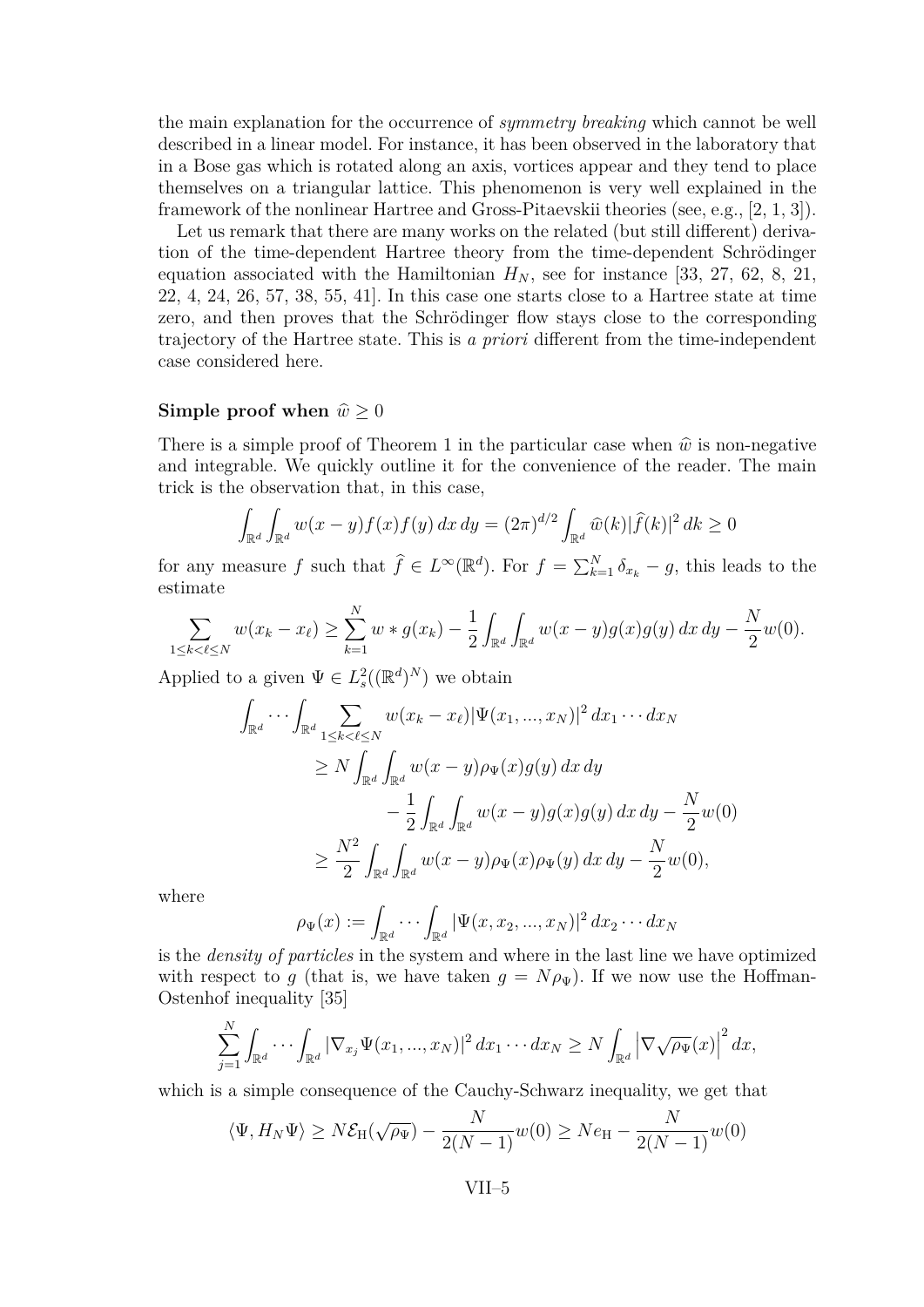<span id="page-6-0"></span>and the result follows. We have even shown that  $E(N) = Ne_{\rm H} + O(1)$ .

The proof of the validity of Hartree's theory is very elementary when  $\hat{w} \geq 0$ . When  $\hat{w}$  has no particular sign, the argument is completely different and it is the purpose of this article to explain the strategy of [\[40\]](#page-19-0).

#### **2. Bose-Einstein condensation**

#### **2.1. Density matrices and the quantum de Finetti theorem**

We have claimed that the bottom  $E(N)$  of the spectrum of the Hamiltonian  $H_N$  is always described by Hartree's energy in the limit  $N \to \infty$ . It is of course important to understand what is happening to states as well. This question is much more complicated than it looks like. As we will explain in detail in Section [3,](#page-12-0) a wave function  $\Psi_N$  which has an energy of the order of  $E(N)$  is *never* close to a Hartree state  $u^{\otimes N}$  in norm, except when  $w \equiv 0$ . The relationship between  $\Psi_N$  and  $u^{\otimes N}$  has to be expressed in a different way.

The standard technique to compare  $\Psi_N$  with Hartree states, is to use *density matrices*, which are the non-commutative equivalent of marginals in probability theory. For any  $1 \leq k \leq N$ , we define the *k*-particle density matrix  $\gamma_{\Psi}^{(k)}$  of an *N*-body state  $\Psi$  by its integral kernel

$$
\gamma_{\Psi}^{(k)}(x_1, ..., x_k; y_1, ..., y_k)
$$
  
= 
$$
\int_{\mathbb{R}^d} dz_{k+1} \cdots \int_{\mathbb{R}^d} dz_N \Psi(x_1, ..., x_k, z_{k+1}, ..., z_N) \overline{\Psi(y_1, ..., y_k, z_{k+1}, ..., z_N)}.
$$
 (2.1)

If we take  $x_1 = y_1, ..., x_k = y_k$ , then we exactly recover the usual marginal of the probability density  $|\Psi|^2$ . If we apply the Fourier transform, we see that

$$
\widehat{\gamma_{\Psi}}^{(k)}(p_1, ..., p_k; q_1, ..., q_k) = \int_{\mathbb{R}^d} dr_{k+1} \cdots \int_{\mathbb{R}^d} dr_N \widehat{\Psi}(p_1, ..., p_k, r_{k+1}, ..., r_N) \overline{\widehat{\Psi}(q_1, ..., q_k, r_{k+1}, ..., r_N)}
$$

and therefore  $\widehat{\gamma_\Psi}^{(k)}(p_1, ..., p_k; p_1, ..., p_k)$  is exactly the *k*<sup>th</sup> marginal of the momentum density of probability  $|\hat{\Psi}|^2$ . Therefore,  $\gamma_{\Psi}^{(k)}$  contains an information of our quantum state  $\Psi$  both in direct and Fourier space. The integral kernel  $\gamma_{\Psi}^{(k)}$  defines an operator acting on  $\mathfrak{H}^k = L^2_s((\mathbb{R}^d)^k)$ , also denoted by  $\gamma_{\Psi}^{(k)}$  for simplicity.

Equivalently, we can define  $\gamma_{\Psi}^{(k)}$  by duality:

$$
\langle \Psi, A \otimes \mathbb{1}_{\mathfrak{H}^{N-k}} \Psi \rangle_{\mathfrak{H}^N} = \mathrm{Tr}_{\mathfrak{H}^k} \Big( A \gamma_{\Psi}^{(k)} \Big)
$$

for any bounded operator *A* on  $\mathfrak{H}^k$ . This is the same as saying that  $\gamma_{\Psi}^{(k)}$  is the partial trace of the rank-one projection  $|\Psi\rangle\langle\Psi|$  with respect to the last  $N - k$  variables:

$$
\gamma_{\Psi}^{(k)} = \text{Tr}_{k+1 \to N} |\Psi\rangle\langle\Psi|.
$$

The advantage of using density matrices becomes clear when we look at the energy of  $\Psi$ , which can be expressed only in terms of the one– and two–particle density matrices:

$$
\frac{\langle \Psi, H_N \Psi \rangle}{N} = \text{Tr}_{\mathfrak{H}} \left( -\Delta + V \right) \gamma_{\Psi}^{(1)} + \frac{1}{2} \text{Tr}_{\mathfrak{H}^2} \left( w \gamma_{\Psi}^{(2)} \right) = \frac{1}{2} \text{Tr}_{\mathfrak{H}^2} \left( H_2 \gamma_{\Psi}^{(2)} \right). \tag{2.2}
$$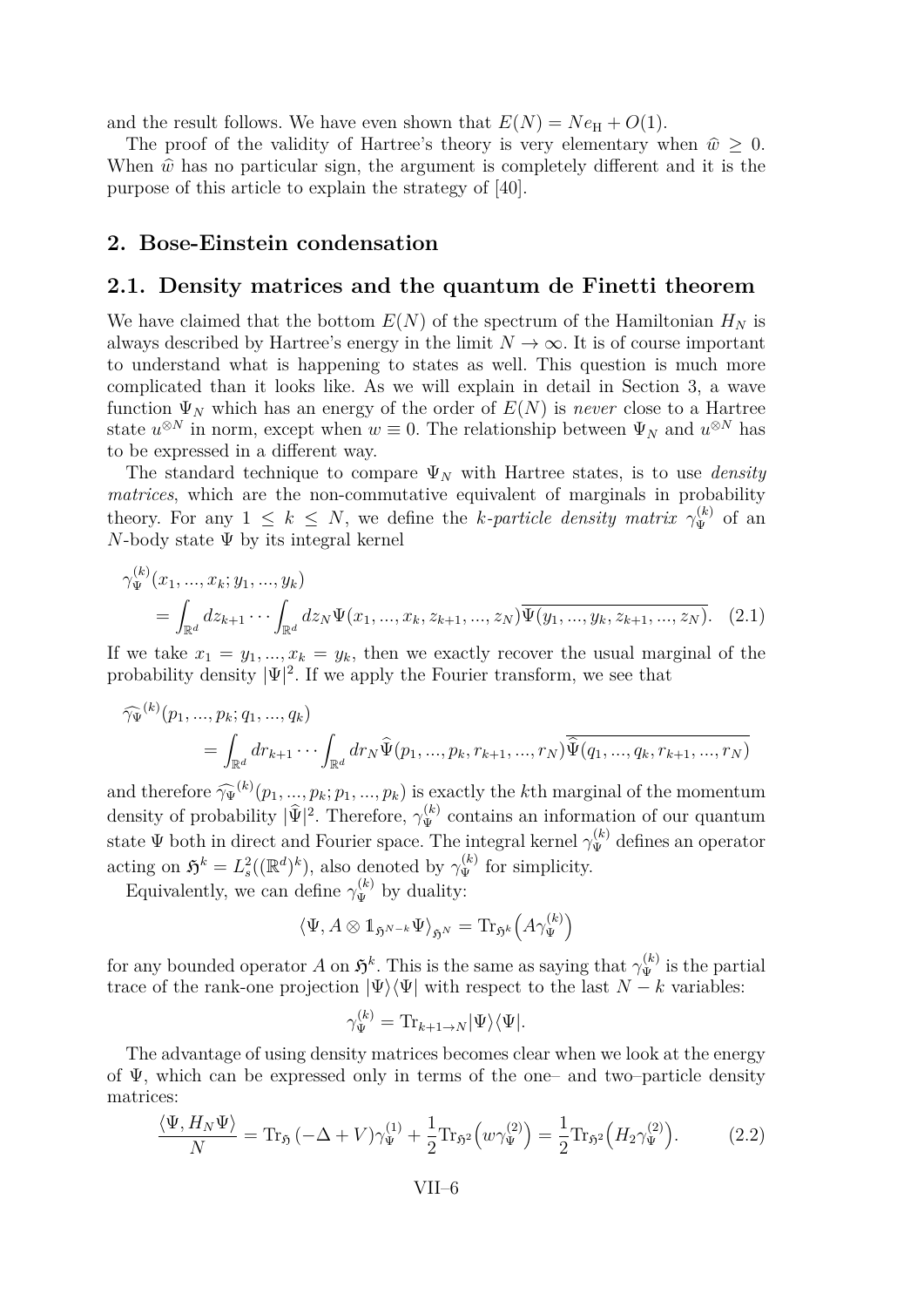<span id="page-7-0"></span>We see that, thanks to the mean-field factor  $1/(N-1)$  in front of the interaction, the expression of the energy is even completely independent of *N*. The *N* dependence is hidden in the constraint that  $\gamma_{\Psi}^{(2)}$  must arise from an *N*-body state  $\Psi$ . If we introduce the set of so-called *N*-representable two-particle density matrices

$$
\mathcal{P}_N^{(2)} := \left\{ 0 \le \gamma^{(2)} \le 1 \; : \; \exists \Psi \in \mathfrak{H}^N, \; \gamma^{(2)} = \gamma_{\Psi}^{(2)} \right\},\,
$$

then we have

$$
\frac{E(N)}{N} = \inf_{\gamma^{(2)} \in \mathcal{P}_N^{(2)}} \frac{\text{Tr}_{\mathfrak{H}^2} H_2 \gamma^{(2)}}{2}.
$$

It seems now reasonable to believe that the limit of the ground state energy will be determined by the limit of the set  $\mathcal{P}_N^{(2)}$  when  $N \to \infty$ . In infinite dimension, the main issue is of course the choice of an adequate topology to describe the limit. In the confined case the problem will be compact and we can use a strong topology, whereas in the unconfined case, particles can escape to infinity and we have to use a weak topology. Understanding the set  $\mathcal{P}_N^{(2)}$  requires to look at all the (similarly defined) sets  $\mathcal{P}_N^{(k)}$  for all  $k \geq 1$ , however.

For any *N*-particle wave function  $\Psi_N$ , we have defined a family  $\gamma_{\Psi_N}^{(1)}$  $\gamma_{\Psi_N}^{(1)},...,\gamma_{\Psi_N}^{(N)}$  $\varphi_N^{(N)}$  of density matrices. For each *k*, we have  $\gamma_{\Psi_N}^{(k)} \ge 0$  and  $\text{Tr}_{\mathfrak{H}^k} \gamma_{\Psi_N}^{(k)} = 1$  and thus  $(\gamma_{\Psi_N}^{(k)})$  $\left(\frac{K}{\Psi_N}\right)_N$ is a bounded sequence of operators in the trace class. So by extracting weak limits, we may assume that

$$
\gamma_{\Psi_{N_j}}^{(k)} \rightharpoonup_* \gamma^{(k)} \tag{2.3}
$$

weakly- $*$  for every  $k \geq 1$ . This means

$$
\lim_{j \to \infty} \text{Tr}\left(K\gamma_{\Psi_{N_j}}^{(k)}\right) = \text{Tr}\left(K\gamma^{(k)}\right)
$$

for every *compact* operator on  $\mathfrak{H}^k$ .

Let us assume for the moment that that the limits are all strong. Partial traces are continuous for the strong topology of the trace-class, and therefore we obtain in the limit an infinite hierarchy of operators  $(\gamma^{(k)})_{k\geq 1}$ , which all satisfy  $\text{Tr}_{\mathfrak{H}^k} \gamma^{(k)} = 1$ and which is *consistent* in the sense that

$$
\text{Tr}_{k+1}\gamma^{(k+1)}=\gamma^{(k)}
$$

for every  $k \geq 1$ .

When we increase the number *N* of particles, our intuition is that the system can become more and more complicated and this is certainly true at the level of the *N* particle wave function  $\Psi_N$ . But the surprising fact is that the situation goes in the opposite direction if we look at the set  $\mathcal{P}_N^{(k)}$  of *k* particle density matrices for a *fixed*  $k > 1$ . This set actually *decreases* with N and it becomes trivial in the limit: nothing else but convex combinations of Hartree states remain. This property, which is true for any (strongly convergent) sequence of bosonic wave functions  $\Psi_N$ , is called the *quantum de Finetti theorem* and it is the main theoretical explanation of the occurrence of Bose-Einstein condensation in the the mean-field regime.

**Theorem 2** (**Quantum de Finetti).** *Let* K *be any separable Hilbert space and denote by*  $\mathbb{R}^k := \otimes_s^k \mathbb{R}$  *the corresponding bosonic k-particle space. Consider a hier-* $\{ \gamma^{(k)} \}_{k=1}^{\infty}$  *of non-negative self-adjoint operators, where each*  $\gamma^{(k)}$  *acts on*  $\mathbb{R}^k$ .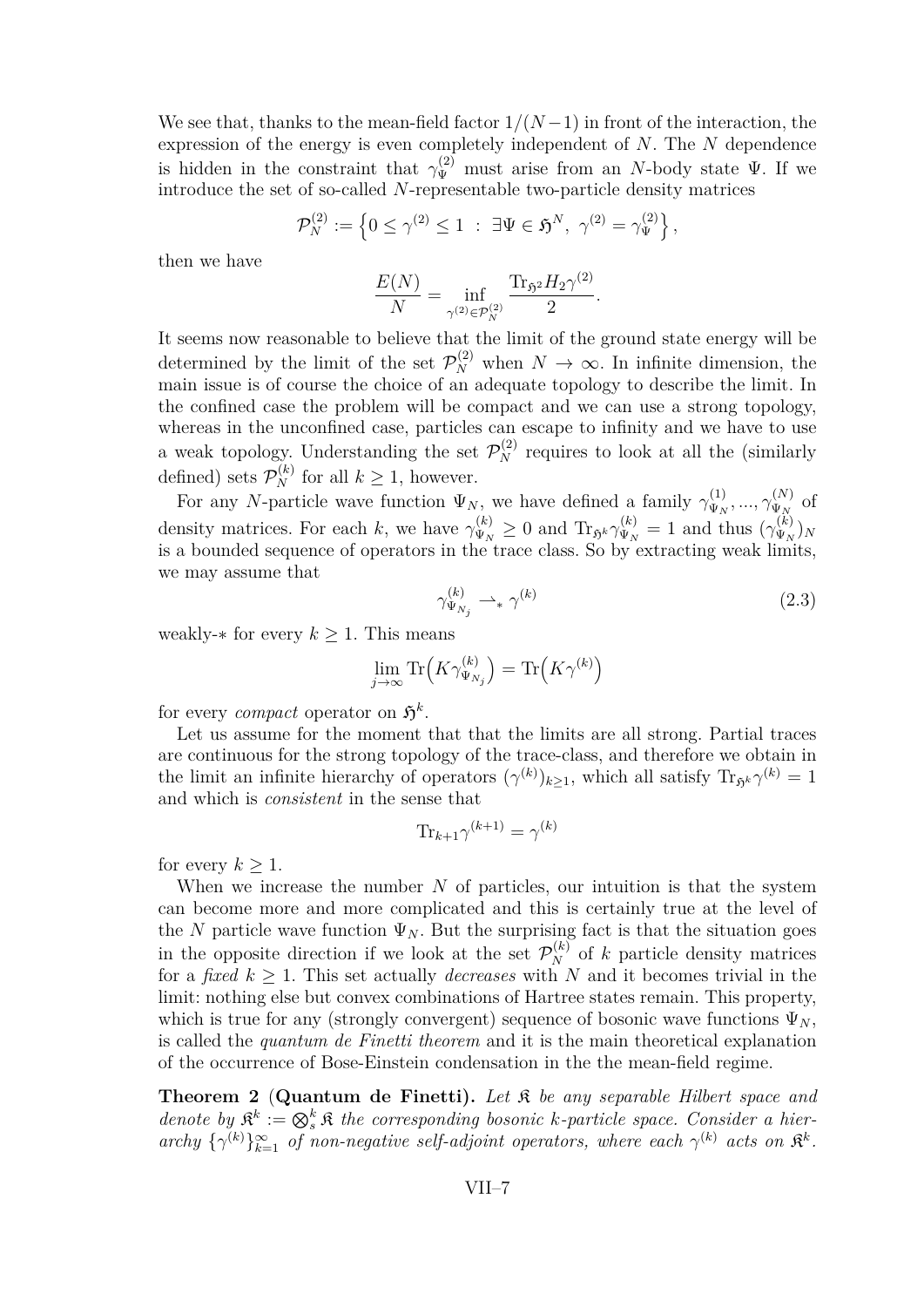<span id="page-8-0"></span>*We assume that the hierarchy is* consistent *in the sense that*

$$
\operatorname{Tr}_{k+1} \gamma^{(k+1)} = \gamma^{(k)} \tag{2.4}
$$

*for all k. We also assume that*  $\text{Tr}_{\mathfrak{K}^k} \gamma^{(k)} = 1$  *for all*  $k \geq 1$ *.* 

*Then there exists a unique Borel probability measure*  $\mu$  *on the sphere S* $\hat{\mathbf{R}}$  *of*  $\hat{\mathbf{R}}$ *, invariant under the group action of*  $S^1$ *, such that* 

$$
\gamma^{(k)} = \int_{S\mathfrak{K}} |u^{\otimes k}\rangle \langle u^{\otimes k} | d\mu(u) \tag{2.5}
$$

*for all*  $k \geq 1$ *.* 

The result is the quantum equivalent of the famous Hewitt-Savage theorem for classical systems [\[16,](#page-18-0) [17,](#page-18-0) [20,](#page-18-0) [34,](#page-19-0) [19,](#page-18-0) [53\]](#page-20-0). The latter deals with a hierarchy of symmetric probability measures  $\mu^{(k)}$  on  $\Omega^N$  such that  $\mu^{(k)}(A) = \mu^{(k+n)}(A \times \Omega^n)$  for any  $k, n \geq 0$  and any measurable set  $A \subset \Omega^k$ . The quantum de Finetti Theorem [2](#page-7-0) was proved in [\[63,](#page-21-0) [36\]](#page-19-0) (see [\[30,](#page-18-0) [14\]](#page-17-0) for related content).

Another way to state the theorem is that the only extreme points of the set of infinite consistent hierarchies of density matrices, are Hartree states. The existence of the measure  $\mu$  then follows from classical results in convex analysis by Choquet [\[13\]](#page-17-0).

In order to deal with unconfined systems, we have to consider the case where the limit in [\(2.3\)](#page-7-0) is only weak. Then the consistency of the hierarchy is lost, since partial traces are not weakly continuous. Indeed, when passing to the weak limit we find by Fatou's lemma for trace-class operators

$$
\gamma^{(k)} = \mathop{\text{w-lim}}_{j \to \infty} \gamma_{\Psi_{N_j}}^{(k)} = \mathop{\text{w-lim}}_{j \to \infty} \text{Tr}_{k+1} \gamma_{\Psi_{N_j}}^{(k+1)}
$$
  

$$
\geq \text{Tr}_{k+1} \mathop{\text{w-lim}}_{j \to \infty} \gamma_{\Psi_{N_j}}^{(k+1)} = \text{Tr}_{k+1} \gamma^{(k+1)},
$$

where w-lim denotes the weak-∗ limit in the trace-class. However, the set of all the infinite hierarchies satisfying this inequality has no interesting structure. We have to keep track of the fact that our limiting sequence has been obtained from a sequence of *N*-particle states. Then the result is the following:

**Theorem 3** (**Weak quantum de Finetti** [\[40\]](#page-19-0)**).** *Let* K *be any separable Hilbert space and denote by*  $\mathbb{R}^k := \bigotimes_s^k \mathbb{R}$  *the corresponding bosonic k-particle space. Let*  $\Psi_N$ *be any sequence of normalized wave functions in* K *<sup>N</sup> such that*

$$
\gamma_{\Psi_N}^{(k)} \rightharpoonup_* \gamma^{(k)}
$$

*weakly-* $*$  *in the trace class as*  $N \to \infty$ *, for all*  $k \geq 1$ *. Then there exists a unique Borel probability measure µ on the* unit ball *B*K *of* K*, invariant under the group action of S* 1 *, such that*

$$
\gamma^{(k)} = \int_{B\mathfrak{K}} d\mu(u) \, |u^{\otimes k}\rangle\langle u^{\otimes k}| \tag{2.6}
$$

*for all*  $k > 0$ *.* 

This version of the quantum de Finetti theorem is called 'weak' because it deals with weak limits, but it is actually stronger than Theorem [2!](#page-7-0) That we find a de Finetti measure  $\mu$  living on the unit ball instead of the unit sphere of our ambient Hilbert space  $\mathfrak K$  is not surprising as we are looking at weak limits. The reader should keep in mind the case of

$$
\Psi_N = u_N^{\otimes N} \quad \text{with} \quad u_N \rightharpoonup u
$$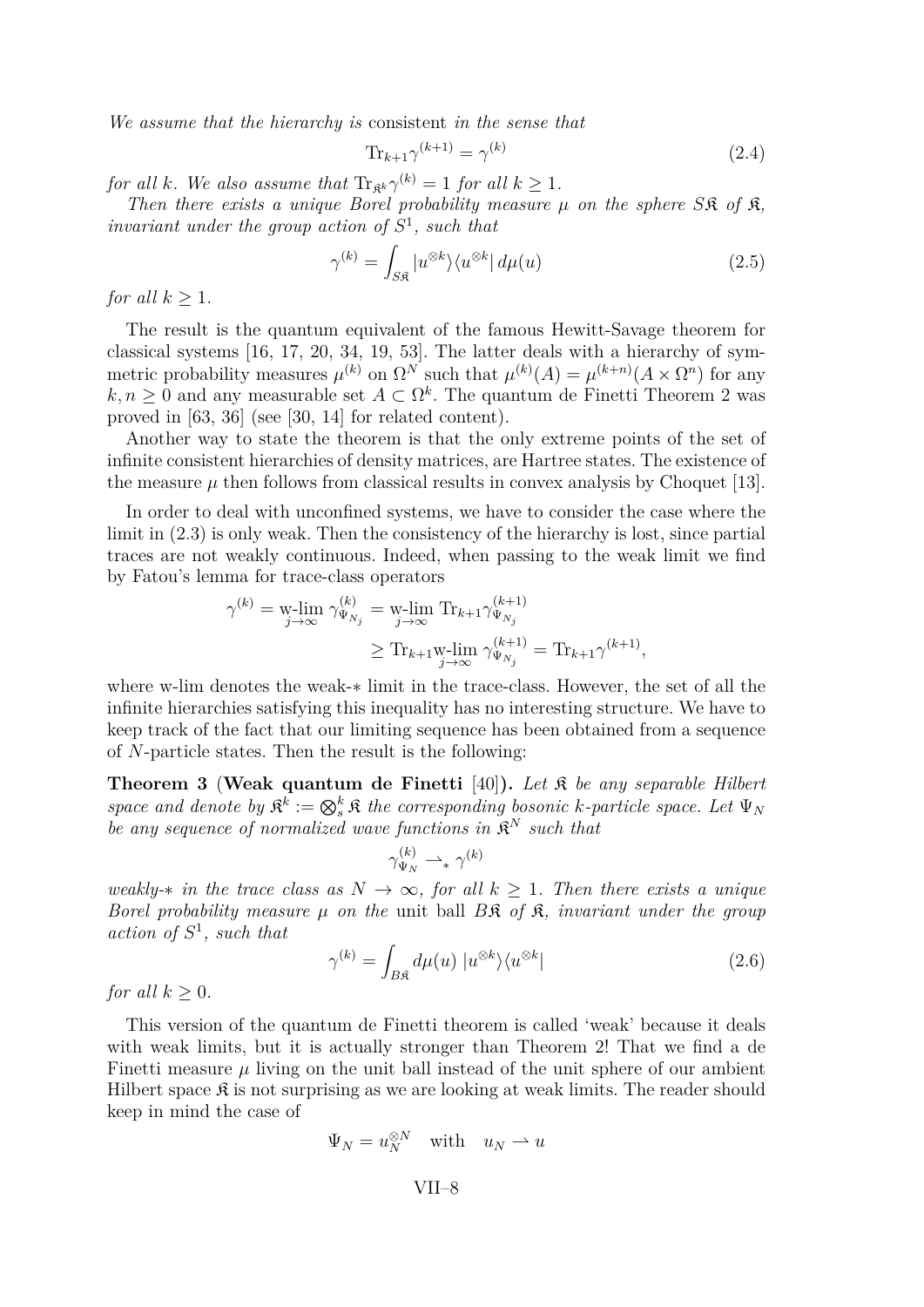<span id="page-9-0"></span>for which the limiting measure  $\mu$  turns out to be the uniform measure on the onedimensional circle  $\{e^{i\theta}u\}_{\theta\in[0,2\pi)}$ , which lives in the unit ball  $B\mathfrak{K}$  and not in the unit sphere, when  $||u|| < 1$ .

Ammari and Nier have recently proved in [\[4,](#page-17-0) [5\]](#page-17-0) results that imply Theorem [3.](#page-8-0) In analogy with semi-classical analysis, they called  $\mu$  a *Wigner measure*. They deal with an arbitrary sequence of states in Fock space and, therefore, obtain in the limit a measure  $\mu$  which can live over the whole one-particle Hilbert space  $\mathcal{R}$ , instead of the unit ball as in our situation.

In [\[40\]](#page-19-0), we provided two different proofs of Theorem [3,](#page-8-0) which are both based on Theorem [2.](#page-7-0) The first proof uses the *finite-dimensional* de Finetti Theorem and the geometric techniques introduced in [\[39\]](#page-19-0). It has the merit of clarifying how the measure  $\mu$  arises in case the density matrices  $\gamma_{\Psi_{\alpha}}^{(k)}$  $\mathcal{L}_{\Psi_N}^{(k)}$  do not converge strongly. This is particularly important to understand unconfined quantum systems. The second proof provided in the Appendix of [\[40\]](#page-19-0) follows arguments similar to those of Hudson and Moody in [\[36\]](#page-19-0).

That the quantum de Finetti theorem is useful to study the occurrence of Bose-Einstein condensation was known for a long time, see, e.g., [\[25,](#page-18-0) [54,](#page-20-0) [56\]](#page-20-0). The weak version and its importance to deal with unconfined systems seem to have been discovered only recently.

#### **2.2. Confined case**

With the (strong) de Finetti theorem at hand, it is very easy to write the proof of Theorem [1](#page-4-0) in the confined case and, even, to describe the behavior of the sequence  $\Psi_N$ , in terms of its density matrices. The precise result is the following.

**Theorem 4** (**Validity of Hartree and BEC, confined case** [\[40\]](#page-19-0))**.** *Under the previous assumptions on V and w, and if*  $V_+ \to \infty$  *at*  $\infty$ *, we have* 

$$
\lim_{N \to \infty} \frac{E(N)}{N} = e_{\mathrm{H}}.
$$

*If*  $(\Psi_N)$  *is any sequence such that*  $\langle \Psi_N, H_N \Psi_N \rangle = E(N) + o(N)$ *, then there exists a subsequence and a probability measure*  $\mu$  *on the set*  $\mathcal{M}$  *of minimizers of*  $e_H$  *(modulo a phase), such that*

$$
\lim_{j \to \infty} \gamma_{\Psi_{N_j}}^{(k)} = \int_{\mathcal{M}} d\mu(u) |u^{\otimes k}\rangle \langle u^{\otimes k}|
$$

*strongly in the trace-class for any fixed k. In particular, if*  $e_H$  *admits a unique minimizer*  $u_0$ *, then there is* complete Bose-Einstein condensation (BEC) *on*  $u_0$ *:* 

$$
\lim_{N \to \infty} \gamma_{\Psi_N}^{(k)} = |u_0^{\otimes k} \rangle \langle u_0^{\otimes k}| \tag{2.7}
$$

*for all*  $k > 1$ *.* 

The minimizers of the Hartree functional arise naturally as limits of the *k*-particle density matrices of any sequence  $(\Psi_N)$  of approximate ground states. Since physically measurable quantities can usually be expressed in terms of the density matrices, we deduce that, if the Hartree functional has a unique minimizer  $u_0$ , they will all be given in terms of this minimizer  $u_0$ . For instance the density of particles in the system will converge to  $|u_0(x)|^2$  and the momentum density to  $|\widehat{u_0}(p)|^2$ .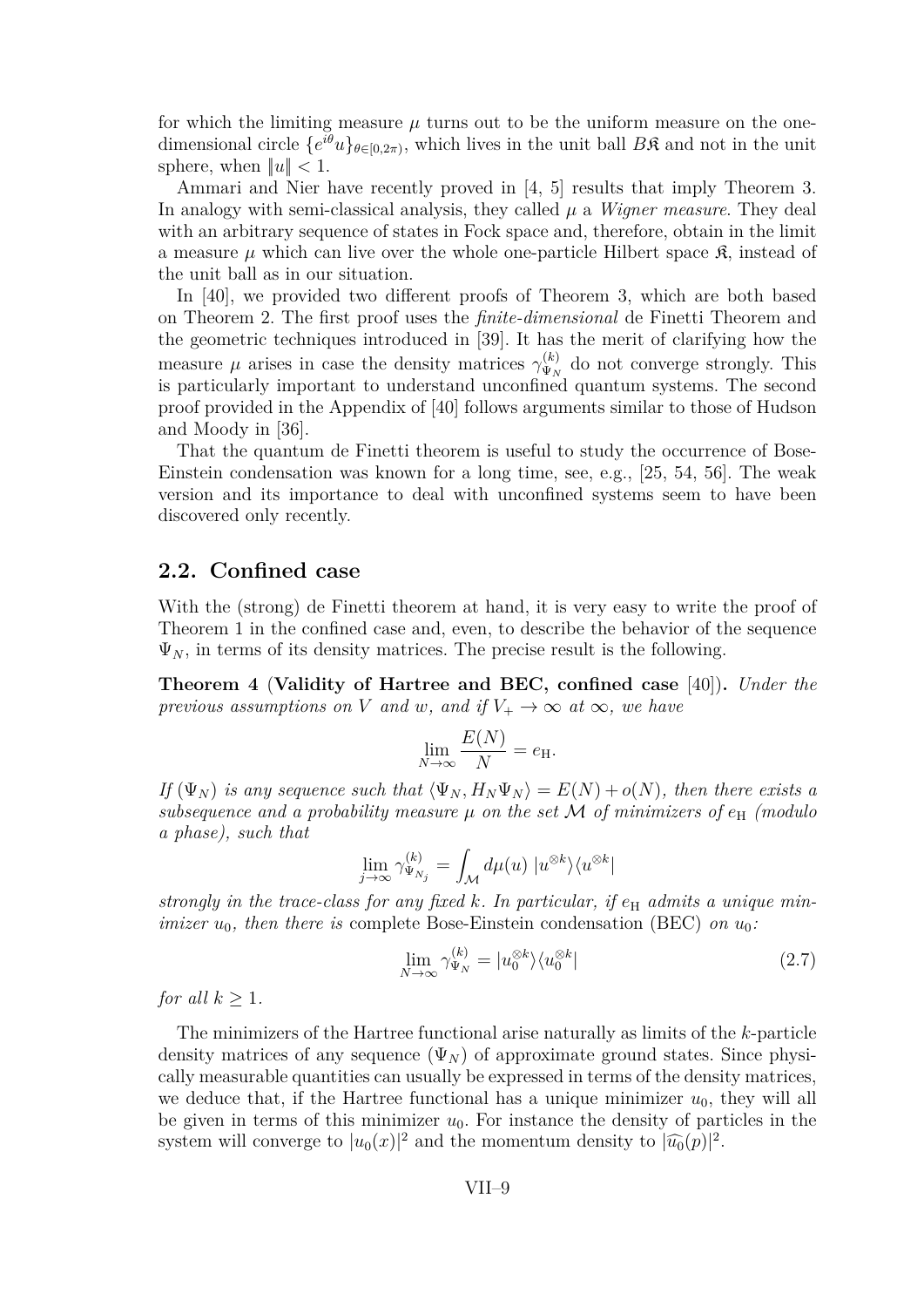Because the effective model is nonlinear, it can happen that the system has some spacial invariance but that the minimizers of the Hartree energy do not (then only the set of minimizers is invariant). In this case there cannot be a unique Hartree minimizer, of course. Our theorem gives convergence to any possible convex combination of these minimizers and it is easy to check that, indeed, any such combination can be reached by an approximate sequence  $\Psi_N$  with  $\langle \Psi_N, H_N \Psi_N \rangle = E(N) + o(N)$ . By adding a small perturbation, one can force the system to converge to one of the Hartree minimizers.

In the rest of this section we give a sketch of the proof of Theorem [4,](#page-9-0) which is only based on extraction of weak limits in the trace class, Fatou's lemma for operators, and the strong quantum de Finetti theorem.

**Sketch of the proof of Theorem [4.](#page-9-0)** First, as before we extract subsequences such as to have  $\gamma_{\Psi_N}^{(k)}$  $\mathcal{L}_{\Psi_{N_j}}^{(k)} \to \gamma^{(k)}$  weakly- $*$ . We recall that

$$
\frac{\langle \Psi_N, H_N \Psi_N \rangle}{N} = \frac{1}{2} \text{Tr}_{L_s^2((\mathbb{R}^d)^2)} \Big( H_2 \gamma_{\Psi_N}^{(2)} \Big)
$$

which tells us that  $\text{Tr}_{L^2_s((\mathbb{R}^d)^2)}\left(H_2\gamma_{\Psi_N}^{(2)}\right)$  $\begin{bmatrix} (2) \\ \Psi_N \end{bmatrix}$  is bounded. Since when  $V \to \infty$  the operator  $H_2$  has a compact resolvent, it is easy to verify that this implies  $\gamma_{\Psi_{\Lambda}}^{(2)}$  $\widetilde{\Psi}_{N_j}^{(2)} \rightarrow \gamma^{(2)}$  *strongly* in the trace-class. The same argument can be used to prove that  $\gamma_{\Psi_{\lambda}}^{(k)}$  $\widetilde{\Psi}_{N_j}^{(k)} \to \gamma^{(k)}$  for every fixed  $k \geq 1$ . By the continuity of the partial trace, we deduce that the sequence is consistent, that is, we have  $\text{Tr}_{k+1}\gamma^{(k+1)} = \gamma^{(k)}$  for all *k*.

Applying now the quantum de Finetti theorem, we obtain a Borel probability measure  $\mu$  on the unit sphere of  $L^2(\mathbb{R}^d)$  such that

$$
\gamma^{(2)} = \int_{\|u\|_{L^2(\mathbb{R}^d)}=1} d\mu(u) \, |u^{\otimes 2}\rangle \langle u^{\otimes 2}|. \tag{2.8}
$$

By Fatou's lemma for trace-class operators (using that  $H_2 \geq 0$  except on a space of finite dimension) and inserting the de Finetti integral representation for the twoparticle density matrix, we get

$$
\lim_{j \to \infty} \frac{E(N_j)}{N_j} = \lim_{j \to \infty} \frac{1}{2} \text{Tr}_{\mathfrak{H}^2} \Big( H_2 \gamma_{\Psi_{N_j}}^{(2)} \Big) \ge \frac{1}{2} \text{Tr}_{\mathfrak{H}^2} \Big( H_2 \gamma^{(2)} \Big)
$$
\n
$$
= \int_{\|u\|_{L^2(\mathbb{R}^d)} = 1} d\mu(u) \frac{\langle u^{\otimes 2}, H_2 u^{\otimes 2} \rangle}{2}
$$
\n
$$
= \int_{\|u\|_{L^2(\mathbb{R}^d)} = 1} d\mu(u) \mathcal{E}_{\mathcal{H}}(u)
$$
\n
$$
\ge \int_{\|u\|_{L^2(\mathbb{R}^d)} = 1} d\mu(u) \, e_{\mathcal{H}} = e_{\mathcal{H}}.
$$

Note that in the last equality we have used that  $\mu$  is a probability measure. Since  $E(N) \leq e_H N$ , we have equality everywhere and, finally, we find that  $\mu$  has its support on the set of minimizers for  $e_H$ .

The previous theorem can be generalized to several situations including rotating Bose gases and positive temperature [\[40\]](#page-19-0).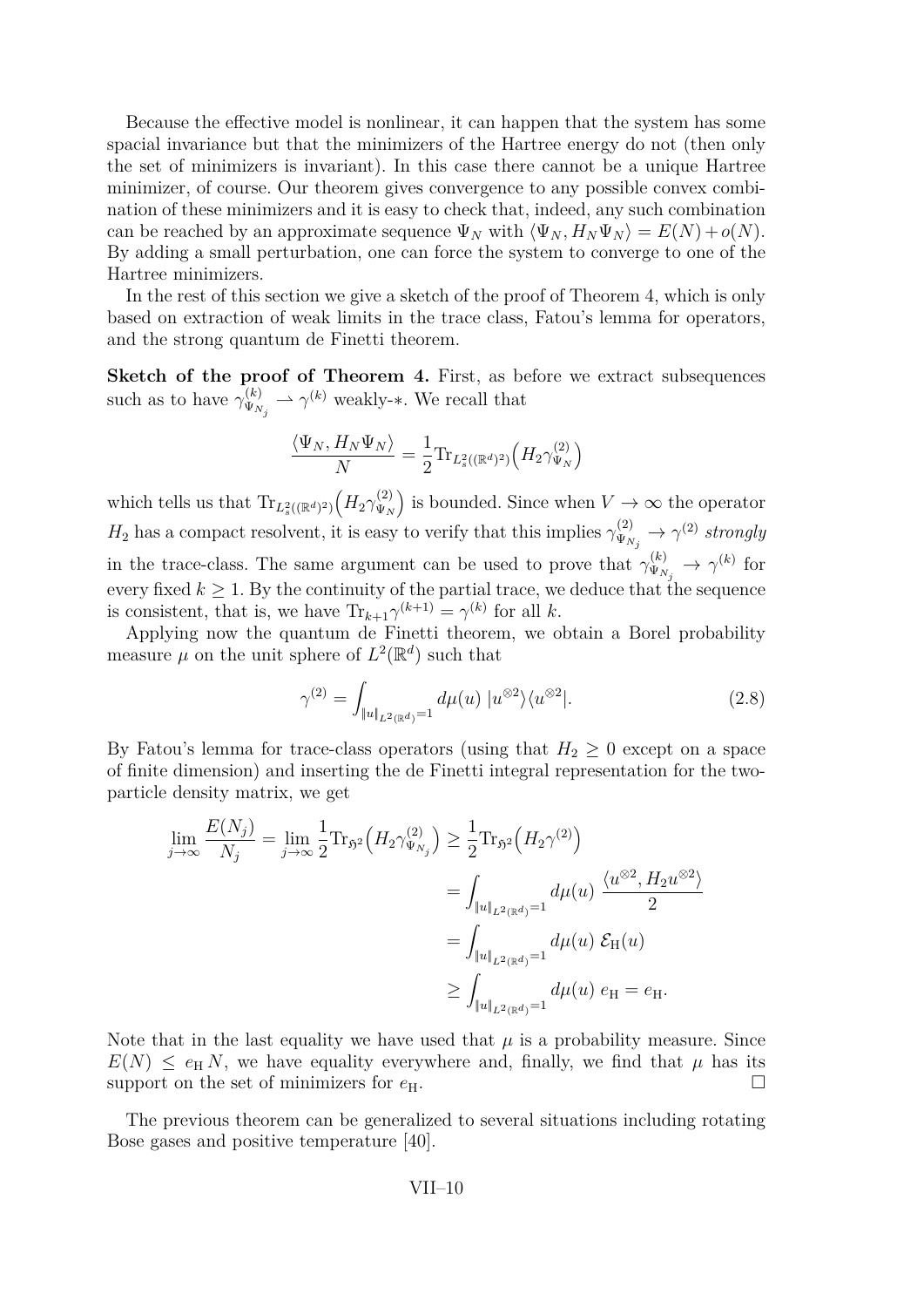## <span id="page-11-0"></span>**2.3. Unconfined case**

When the potential *V* does not tend to infinity at infinity, the system is not fully confined anymore and particles can escape to infinity. In order to describe this situation, we introduce the Hartree minimum energy corresponding to having  $(1 \lambda$ )*N* of the particles at infinity:

$$
e^V_H(\lambda):=\inf_{\substack{u\in \mathfrak{H}\\ \int_{\mathbb{R}^d}|u|^2=\lambda}} \mathcal{E}^V_H(u).
$$

As usual, by sending a mass  $1 - \lambda$  to infinity, it is easy to verify the large inequality

$$
e_{\rm H}^{V}(1) \le e_{\rm H}^{V}(\lambda) + e_{\rm H}^{0}(1-\lambda).
$$

Since the particles at infinity will not see the local potential *V* anymore, we need to emphasize the local potential *V* in our notation. In particular,  $e_H^0(1 - \lambda)$  is the infimum of the Hartree energy with a mass  $1 - \lambda$  and with the term involving *V* removed. The particles however always interact with each other, and the nonlinear term involving *w* stays the same at infinity when  $V = 0$ .

By using the concentration-compactness method of Lions [\[51,](#page-20-0) [52\]](#page-20-0), one can easily prove that the strict binding inequalities

$$
e_H^V(1) < e_H^V(\lambda) + e_H^0(1 - \lambda), \qquad \forall 0 \le \lambda < 1,
$$

guarantee the existence of a minimizer for  $e_H$ , as well as the compactness of all the minimizing sequences in  $H^1(\mathbb{R}^d)$ . If  $V \equiv 0$  then the system is translation-invariant, and the strict inequality

$$
e_H^0(1) < e_H^0(\lambda) + e_H^0(1 - \lambda), \qquad \forall 0 < \lambda < 1
$$

give the existence of at least one minimizer, and the compactness of all the minimizing sequences *up to translations*.

Our theorem concerning the validity of Hartree's theory does not rely on the validity of the binding inequalities. But the statement is stronger when they are satisfied.

**Theorem 5** (**Validity of Hartree and BEC, unconfined case** [\[40\]](#page-19-0))**.** *Under the previous assumptions on V and w, with*  $V_+ \equiv 0$ *, we have* 

$$
\lim_{N \to \infty} \frac{E(N)}{N} = e_{\mathrm{H}}.
$$

*If*  $(\Psi_N)$  *is any sequence such that*  $\langle \Psi_N, H_N \Psi_N \rangle = E(N) + o(N)$ , then there exists a *subsequence and a probability measure*  $\mu$  *on the unit ball*  $B\mathfrak{H} = \{u \in \mathfrak{H} : \|u\|_{L^2(\mathbb{R}^d)} \leq$ 1}*, supported on the set*

$$
\mathcal{M}^V = \left\{ u \in B\mathfrak{H} \ : \ \mathcal{E}^V_H(u) = e^V_H(\|u\|^2) = e^V_H(1) - e^0_H(1 - \|u\|^2) \right\},\tag{2.9}
$$

*such that*

$$
\gamma_{N_j}^{(k)} \rightharpoonup_* \int_{\mathcal{M}^V} |u^{\otimes k} \rangle \langle u^{\otimes k} | d\mu(u) \tag{2.10}
$$

*weakly-* $*$  *in the trace-class, for every*  $k \geq 1$ *.* 

*If the strict binding inequality*

$$
e_{\rm H}^{V}(1) < e_{\rm H}^{V}(\lambda) + e_{\rm H}^{0}(1-\lambda) \tag{2.11}
$$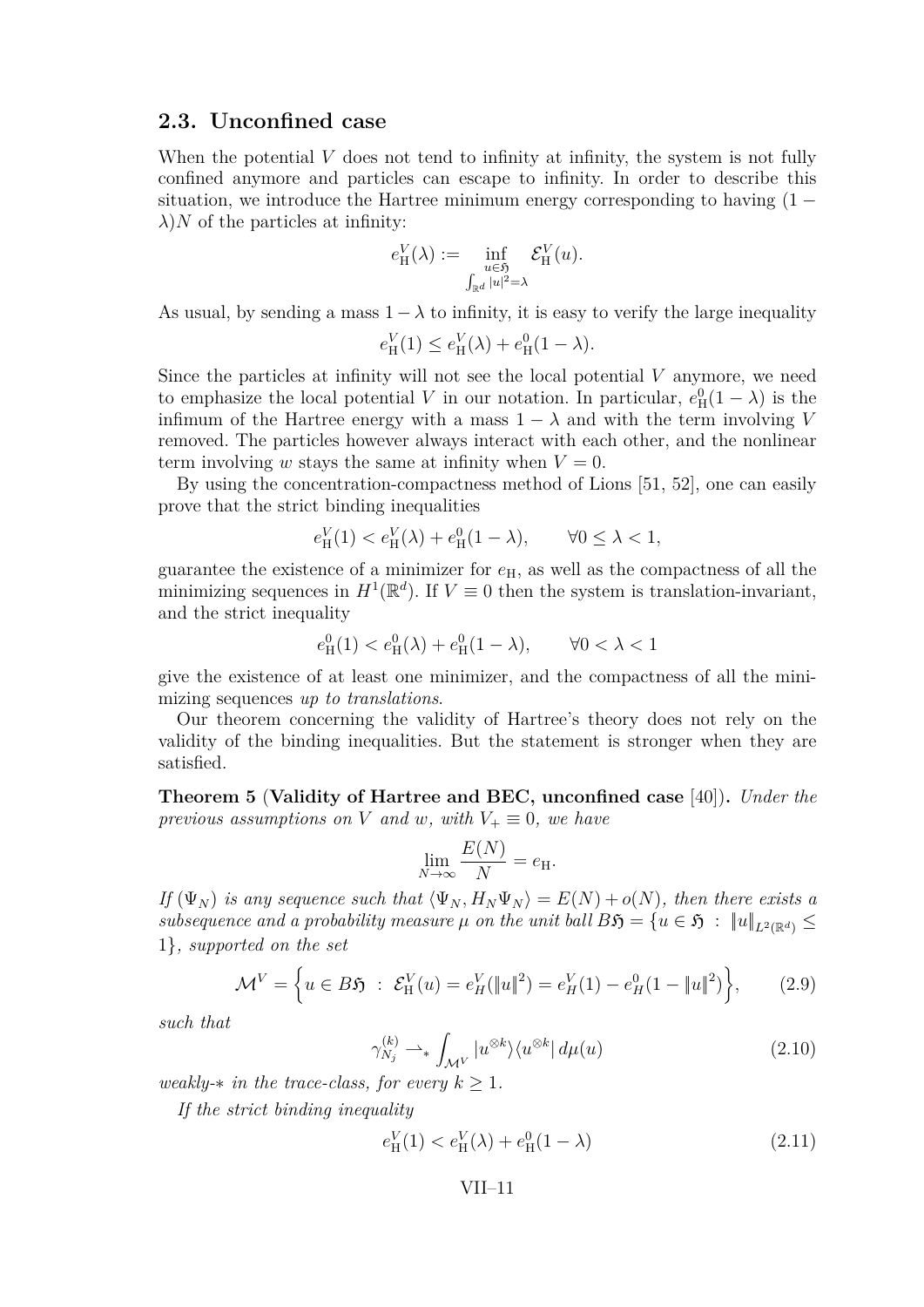<span id="page-12-0"></span>*is satisfied for all*  $0 \leq \lambda < 1$ , then  $\mu$  *is supported on the unit sphere of*  $L^2(\mathbb{R}^d)$ *and the limit* [\(2.10\)](#page-11-0) *for*  $\gamma_{N_i}^{(k)}$  $N_j^{(k)}$  is strong in the trace-class. In particular, if  $e^V_H(1)$ *admits a unique minimizer*  $\dot{u}_0$ *, up to a phase, then there is complete Bose-Einstein* condensation *on it:*

$$
\gamma_{N_j}^{(k)} \to |u_0^{\otimes k}\rangle\langle u_0^{\otimes k}| \tag{2.12}
$$

*strongly in the trace class for any fixed*  $k > 1$ *.* 

We see that there is not always convergence of the density matrices of  $\Psi_N$  to the ones of minimizers of the Hartree energy, simply because these minimizers do not necessarily exist. However, there is always weak convergence if we allow the system to have less particles. The set  $\mathcal{M}^V$  contains all the minimizers for  $e_H$ , with a mass which may be less than 1. More precisely,  $\mathcal{M}^V$  contains all the functions *u* for which  $\mathcal{E}_{\text{H}}^{V}(u) = e_{\text{H}}^{V}(1)$  and, furthermore,  $e_{\text{H}}^{V}(1) = e_{\text{H}}^{V}(\lambda) + e_{\text{H}}^{0}(1 - \lambda)$  where  $\lambda := \int_{\mathbb{R}^{d}} |u|^{2}$ .

When the potential *w* is non-negative (or, even more generally, when  $H_2 \geq 0$  in the sense of quadratic forms), then  $e^{0}(\lambda) = 0$  for all  $0 \leq \lambda \leq 1$ , and the proof of Theorem [5](#page-11-0) goes along the same lines as the ones of Theorem [4.](#page-9-0) One can use the weak de Finetti theorem and Fatou's lemma, since  $H_2 \geq 0$ .

However, when *w* has no particular sign, then the particles escaping to infinity can have a non trivial behavior (that is, they can bind), and a much more delicate analysis is needed. The proof of [\[40\]](#page-19-0) is based on the geometric localization techniques which have been developed by the author in [\[39\]](#page-19-0), as well as on some ideas of Lieb, Thirring and Yau in [\[49,](#page-20-0) [50\]](#page-20-0) in order to deal with the problem at infinity. It would be too long to explain this here and we refer the reader to [\[40\]](#page-19-0) for details.

#### **3. The next order: Bogoliubov's theory**

We have said that the approximate minimizer  $\Psi_N$  is not necessarily close to a Hartree state  $u^{\otimes N}$  in norm in  $\mathfrak{H}^{N}$ . In this section we give the exact behavior of the wave function  $\Psi_N$ , under the additional assumption that there is a unique, non degenerate Hartree minimizer. This requires to expand the energy to the next order in *N*, which we can do for any eigenvalue, not only for the lowest one.

**Theorem 6** (Validity of Bogoliubov's theory [\[42\]](#page-19-0))**.** *We work under the same assumptions on V and w as before, and assume furthermore that*  $e_H$  *possesses a unique, non-degenerate minimizer*  $u_0$ *, and that* 

$$
\int_{\mathbb{R}^d} \int_{\mathbb{R}^d} w(x - y)^2 |u_0(x)|^2 |u_0(y)|^2 dx dy < \infty.
$$
 (3.1)

Let us denote by  $\lambda_j(H_N)$  the *j*th min-max level of the operator  $H_N$ . Then

$$
\lambda_j(H_N) = N e_H + \lambda_j(\mathbb{H}) + o(1)
$$
\n(3.2)

*where* H *is the Bogoliubov Hamiltonian on the Fock space*

$$
\mathcal{F}_+:=\mathbb{C}\oplus\bigoplus_{n\geq 1}\bigotimes_{\mathrm{sym}}^n\mathfrak{H}_+:=\mathbb{C}\oplus\bigoplus_{n\geq 1}\mathfrak{H}_+^n,\qquad \mathfrak{H}^+=\{u_0\}^\perp,
$$

*that is, the second quantization of*  $(1/2)$ Hess  $\mathcal{E}_{H}(u_{0})$ *, the Hessian of the Hartree*  $\mathcal{E}_{\text{H}}$  *at the point*  $u_0$  *on the tangent space*  $\mathfrak{H}_+ = \{u_0\}^{\perp}$ *.*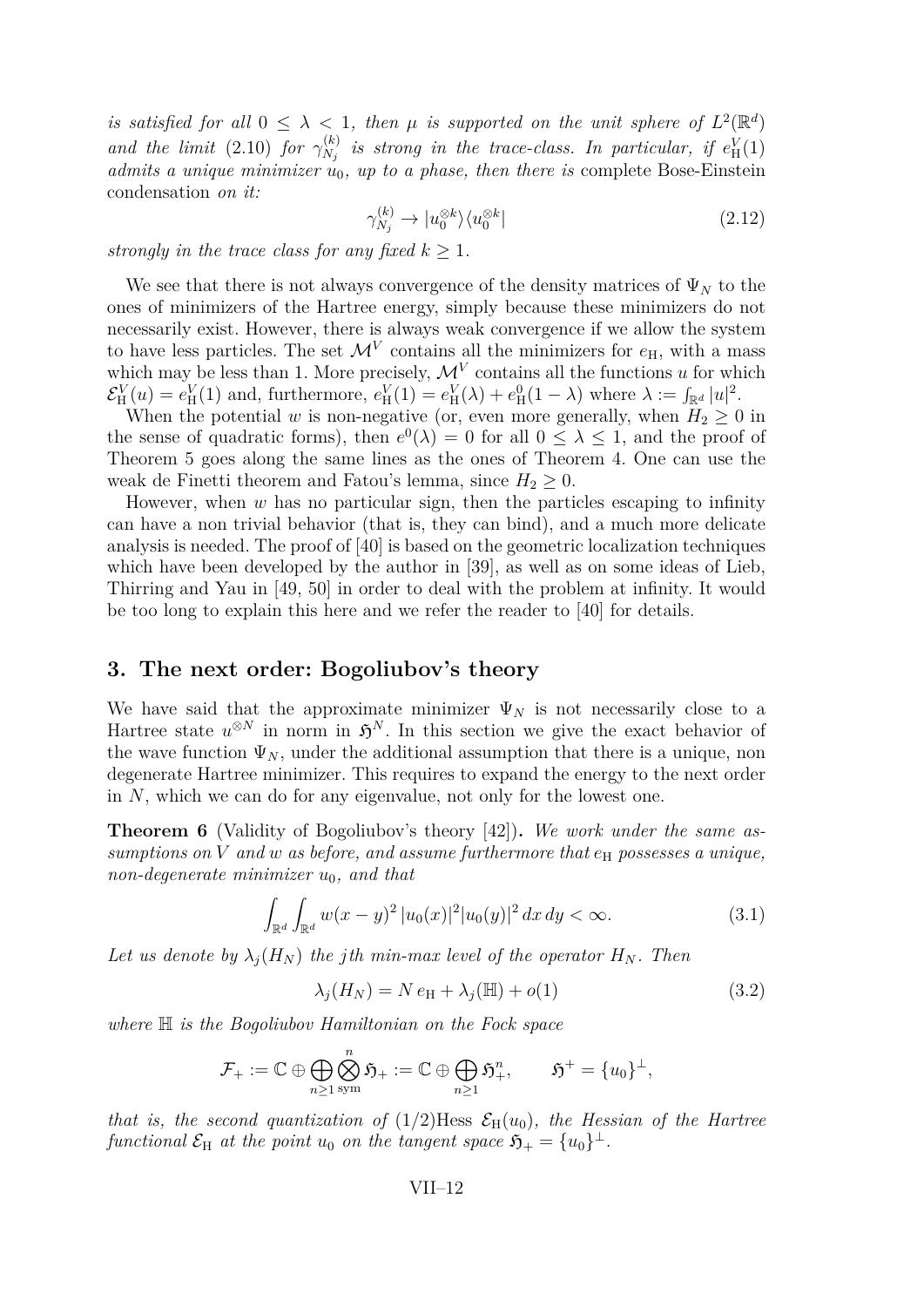*Furthermore, if*  $\lambda_i(\mathbb{H})$  *lies below the bottom of the essential spectrum of*  $\mathbb{H}$ *, then so does*  $\lambda_j(H_N)$  *for N large enough and, if*  $\Psi_N^{(j)}$  *is a corresponding sequence of eigenvectors, we have, up to extraction of a subsequence,*

$$
\lim_{N \to \infty} \left\| \Psi_N^{(j)} - \sum_{k=0}^N (u_0)^{\otimes N - k} \otimes_s \varphi_k^{(j)} \right\|_{\mathfrak{H}^N} = 0 \tag{3.3}
$$

*where*  $\Phi^{(j)} = (\varphi_k^{(j)})$  $(k)$ <sub>k</sub> $(k)$ <sub>k</sub> $\geq 0 \in \mathcal{F}_+$  *is a corresponding normalized eigenvector for*  $\mathbb{H}$ .

$$
\mathbb{H}\Phi^{(j)}=\lambda_j\Phi^{(j)}.
$$

Let us recall what "non-degenerate" means. First, since  $u_0$  minimizes  $\mathcal{E}_{H}$ , then  $|u_0|$ as well and, by uniqueness, we get that  $u_0$  is real and  $> 0$ . The first order condition reads

$$
h u_0 = 0,
$$
 with  $h = -\Delta + V + |u_0|^2 * w - \mu_H,$  (3.4)

where  $\mu_H$  is the Lagrange multiplier associated with the constraint  $||u|| = 1$ . The second order condition is that the Hessian is non-negative on the tangent plane at  $u_0$ . A simple calculation gives

$$
\frac{1}{2} \text{Hess } \mathcal{E}_{H}(u_{0})(v,v) = \langle v, hv \rangle + \frac{1}{2} \int_{\Omega} \int_{\Omega} w(x-y)u_{0}(x)u_{0}(y) \left( \overline{v(x)}v(y) + v(x)\overline{v(y)} + \overline{v(x)}v(y) + v(x)v(y) \right) dx dy
$$

$$
= \frac{1}{2} \left\langle \left( \frac{v}{v} \right), \left( \begin{array}{cc} h+K & K \\ K & h+K \end{array} \right) \left( \frac{v}{v} \right) \right\rangle_{\mathfrak{H}_{+} \oplus \mathfrak{H}_{+}} (3.5)
$$

for all *v* in the tangent plane  $\mathfrak{H}_+ := \{u_0\}^{\perp}$ . Here *K* is the restriction to  $\mathfrak{H}_+$  of the operator with kernel  $k(x, y) = w(x - y)u_0(x)u_0(y)$ . More precisely, the kernel of *K* can be obtained by projecting the symmetric function *k* onto  $\mathfrak{H}_+\otimes_s\mathfrak{H}_+$ . The operator *h* leaves  $\mathfrak{H}_+$  invariant and we do not use any specific notation for its restriction. Now, that the minimizer  $u_0$  is non-degenerate means that there exists a positive constant  $\eta_{\rm H} > 0$  such that

$$
\begin{pmatrix} h+K & K \\ K & h+K \end{pmatrix} \ge \eta_{\rm H} \qquad \text{on} \quad \mathfrak{H}_{+} \oplus \mathfrak{H}_{+}. \tag{3.6}
$$

Note that since  $u_0 > 0$ , it is necessarily the first eigenfunction of h and we then know that it is non-degenerate. In particular,  $h \ge \eta'_{\rm H} > 0$  on  $\mathfrak{H}_+$ . If  $K \ge 0$  (for instance when  $\hat{w} \geq 0$ , we deduce that

$$
\left(\begin{array}{cc} h+K & K \\ K & h+K \end{array}\right) \geq \left(\begin{array}{cc} h & 0 \\ 0 & h \end{array}\right) \geq \eta'_H.
$$

The minimizer  $u_0$  is therefore always non-degenerate when  $\hat{w} \geq 0$  (and it is also always unique). For more general potentials *w*, we need the non-degeneracy assumption, however.

The theorem says that the exact behavior of the sequence  $\Psi_N^{(j)}$  (for instance  $\Psi_N^{(1)}$ ) *N* for the lowest eigenvalue  $\lambda_1(H_N) = E(N)$  can be described through a series which involves the functions  $u_0$  and  $\varphi_k^{(j)}$  which are *independent of N*. The eigenfunction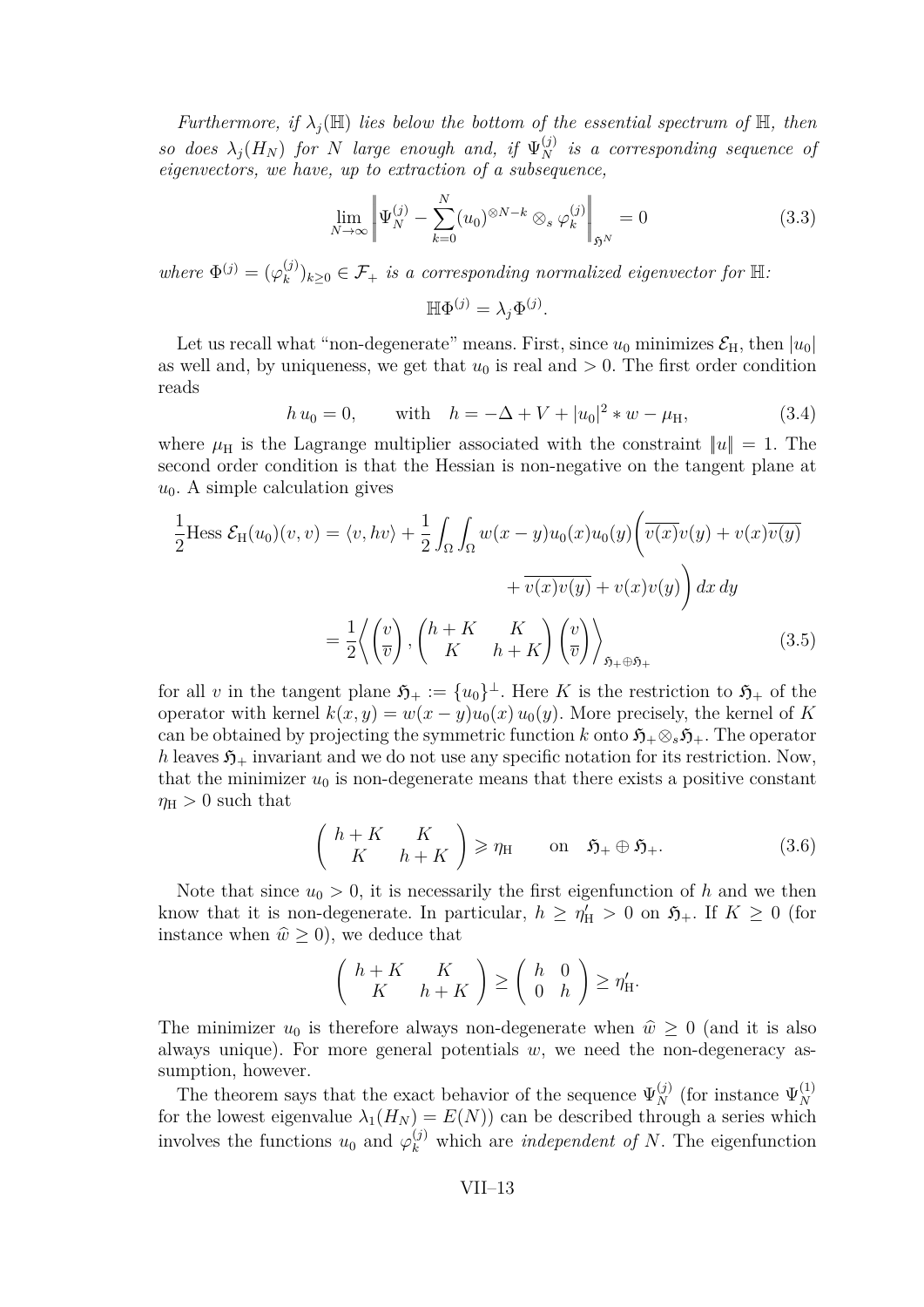$\Psi_N^{(j)}$  is not close to the Hartree state  $(u_0)^{\otimes N}$  and we have, indeed,

$$
\left\| \Psi_N^{(j)} - (u_0)^{\otimes N} \right\|_{\mathfrak{H}^N}^2 = \left\| (\varphi_0^{(j)} - 1)(u_0)^{\otimes N} + \sum_{k=1}^N (u_0)^{\otimes N - k} \otimes_s \varphi_k^{(j)} \right\|_{\mathfrak{H}^N}^2
$$
  
=  $|\varphi_0^{(j)} - 1|^2 + \sum_{k=1}^N \left\| \varphi_k^{(j)} \right\|_{\mathfrak{H}^k}^2$   

$$
\xrightarrow[N \to \infty]{} |\varphi_0^{(j)} - 1|^2 + \sum_{k=1}^\infty \left\| \varphi_k^{(j)} \right\|_{\mathfrak{H}^k}^2.
$$

Except in the very exceptional situation where the particles do not interact,  $w \equiv 0$ , then we have  $\varphi_k^{(j)}$  $h_k^{(j)} \neq 0$  for an infinite number of *k*s. Therefore  $\|\Psi_N^{(j)} - (u_0)^{\otimes N}\| \to 0$  and all the terms in the series must be taken into account in order to reach convergence.

The term  $(u_0)^{\otimes N-k} \otimes_s \varphi_k^{(j)}$  describes a situation where  $N-k$  particles are in the condensate in the state  $u_0$ , whereas  $k$  are excited outside of the condensate, in the state  $\varphi_k^{(j)} \in \mathfrak{H}_+^k$ . Having a finite number of excited particles furnishes the same energy  $Ne_{\rm H}$  to first order, and this is why  $\Psi_N^{(j)}$  is a superposition of such states. Note, however, that since  $\Phi^{(j)}$  is normalized in the Fock space  $\mathcal{F}_+$ ,

$$
|\varphi_0^{(j)}|^2 + \sum_{k=1}^{\infty} \left\| \varphi_k^{(j)} \right\|_{\mathfrak{H}^k} = 1,
$$

the higher excitations give a small (but *N*-independent) contribution.

So far we have not defined the Bogoliubov Hamiltonian H explicitly. Second quantization means that we must replace  $v(x)$  by an annihilation operator  $a(x)$  and  $v(x)$ by a creation operator  $a^{\dagger}(x)$  in the formula of the Hessian of  $\mathcal{E}_{H}$ , with  $v \in \mathfrak{H}_{+}$ . We arrive at the following expression

$$
\mathbb{H} := \int_{\Omega} a^*(x) \Big( (h+K) a \Big) (x) dx
$$
  
+ 
$$
\frac{1}{2} \int_{\Omega} \int_{\Omega} K(x,y) \Big( a^*(x) a^*(y) + a(x) a(y) \Big) dx dy. \quad (3.7)
$$

For the reader unacquainted to second quantization, we describe this Hamiltonian in a different fashion. The space on which H acts is the Fock space

$$
\mathcal{F}_+:=\mathbb{C}\oplus\mathfrak{H}_+\oplus\underbrace{\left(\mathfrak{H}_+\otimes_s\mathfrak{H}_+\right)}_{:=\mathfrak{H}_+^2}\oplus\underbrace{\left(\mathfrak{H}_+\otimes_s\mathfrak{H}_+\otimes_s\mathfrak{H}_+\right)}_{:=\mathfrak{H}_+^3}\oplus\cdots
$$

which is the direct sum of all the spaces with an arbitrary number of excited particles. This Hilbert space is endowed with its usual Hilbert scalar product. Now, H is the sum of three terms,

$$
\mathbb{H}=\mathbb{H}_1+\mathbb{H}_2+(\mathbb{H}_2)^*
$$

where  $\mathbb{H}_1$  corresponds to the (particle-conserving) terms with  $a^{\dagger}(x)a(x)$ , whereas  $\mathbb{H}_2$  corresponds to the other (non particle-conserving) terms involving  $a(x)a(y)$  and its adjoint. The operator  $\mathbb{H}_1$  is diagonal with respect to the decomposition of  $\mathcal{F}_+$  in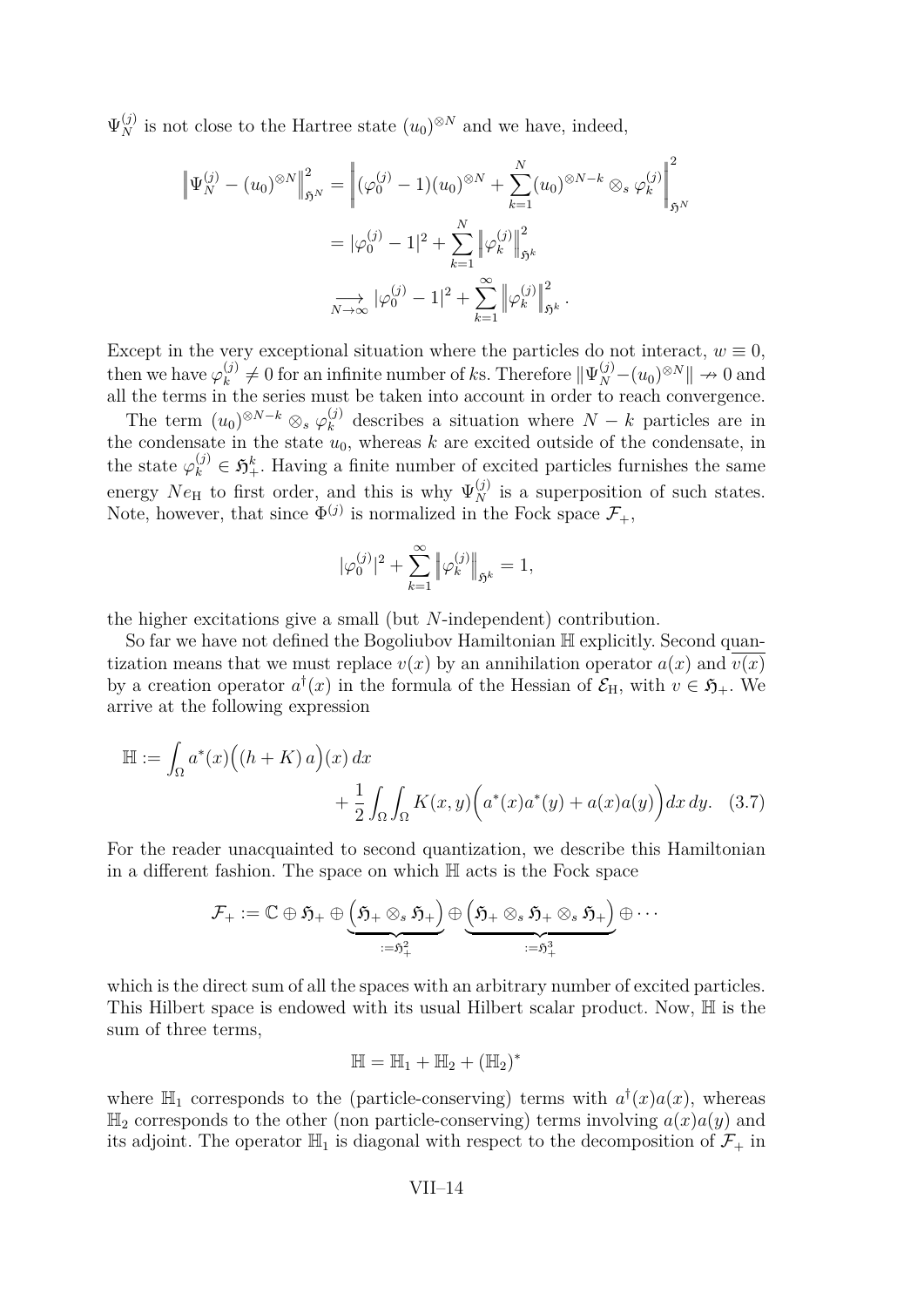a direct sum:

$$
\mathbb{H}_1 = 0 \, \oplus \, \left(h+K\right) \, \oplus \, \left((h+K)_1 + (h+K)_2\right) \oplus \cdots \oplus \underbrace{\left(\sum_{j=1}^k (h+K)_j\right)}_{\text{acts on } \mathfrak{H}^k_+} \oplus \cdots.
$$

The operator  $\mathbb{H}_2$  is off-diagonal and it maps a vector of  $\mathfrak{H}^k_+$  into  $\mathfrak{H}^{k+2}_+$ :

$$
\mathbb{H}_2\Big(0\oplus\cdots\oplus \underbrace{\varphi_k}_{\in \mathfrak{H}_+^k} \oplus 0\oplus 0\oplus\cdots\Big)=0\oplus\cdots\oplus 0\oplus 0\oplus \underbrace{\left(\frac{K\otimes_s\varphi_k}{\sqrt{2}}\right)}_{\in \mathfrak{H}_+^{k+2}}\oplus\cdots.
$$

Here  $K(x, y)$  is the kernel of the operator K defined above. We see the importance of our assumption [\(3.1\)](#page-12-0) that  $K \ni L^2(\mathbb{R}^d \times \mathbb{R}^d)$ , which is necessary to properly define  $\mathbb{H}_2$ .

Under [\(3.1\)](#page-12-0) and the non-degeneracy assumption, it may be proved that the Bogoliubov Hamiltonian  $\mathbb H$  is a bounded below self-adjoint operator on  $\mathcal F_+$ . We refer to  $[42]$  for more properties of  $\mathbb{H}$ , and for some examples.

A result similar to [\(3.2\)](#page-12-0) has recently been obtained for weakly interacting Bose gases by Seiringer [\[58\]](#page-20-0) and Grech-Seiringer [\[31\]](#page-19-0). They assumed that *w* is bounded, decays fast enough and has non-negative Fourier transform. In [\[58\]](#page-20-0) the system is restricted to a box with periodic boundary conditions and in [\[31\]](#page-19-0) only the confined case is considered. Our method is different from that of [\[58,](#page-20-0) [31\]](#page-19-0) and it applies to a larger class of models. Recently, the expansion [\(3.2\)](#page-12-0) was considered for a system in a box which slowly grows with *N* in [\[18\]](#page-18-0), leading to the famous cusp at the origin, for the Bogoliubov spectrum  $\sigma(\mathbb{H})$ . The latter is the main explanation of the superfluid behavior of such systems, which was originally predicted by Bogoliubov [\[10\]](#page-17-0).

Since Bogoliubov's work, there have been several attempts to formulate Bogoliubov's theory in a mathematically rigorous way. This was especially successful for completely integrable 1D systems [\[28,](#page-18-0) [44,](#page-19-0) [43,](#page-19-0) [12,](#page-17-0) [11,](#page-17-0) [64,](#page-21-0) [65\]](#page-21-0), for the ground state energy of one and two-component Bose gases [\[47,](#page-20-0) [48,](#page-20-0) [61\]](#page-20-0), and for the Lee-Huang-Yang formula of dilute gases [\[23,](#page-18-0) [29,](#page-18-0) [68\]](#page-21-0). See, e.g., [\[69\]](#page-21-0) for a recent review on the subject and [\[15\]](#page-18-0) for a discussion of translation-invariant systems.

We will now quickly explain how the Bogoliubov Hamiltonian  $\mathbb H$  and the Fock space  $\mathcal{F}_+$  arise in this theory. The main crucial observation of [\[42\]](#page-19-0) is that any function  $\Psi$  of the bosonic *N*-particle space  $\mathfrak{H}^N$  can be written as

$$
\Psi := \varphi_0 \, u_0^{\otimes N} + u_0^{\otimes (N-1)} \otimes_s \varphi_1 + u_0^{\otimes (N-2)} \otimes_s \varphi_2 + \cdots + \varphi_N
$$

where  $\varphi_k \in \mathfrak{H}^k_+$  and  $u_0$  is our Hartree minimizer (but so far it could be any fixed reference function). Saying differently, we have

$$
\mathfrak{H}^N = \mathfrak{K}^N_0 \oplus \cdots \oplus \mathfrak{K}^N_N
$$

where  $\mathfrak{K}_0^N = \text{span}(u_0 \otimes \cdots \otimes u_0)$  and

$$
\mathfrak{K}^N_k = \underbrace{u_0 \otimes \cdots \otimes u_0}_{N-k} \otimes_s \bigotimes_{\text{sym}}^k \mathfrak{H}_+ = u_0^{\otimes (N-k)} \otimes_s \mathfrak{H}^k_+.
$$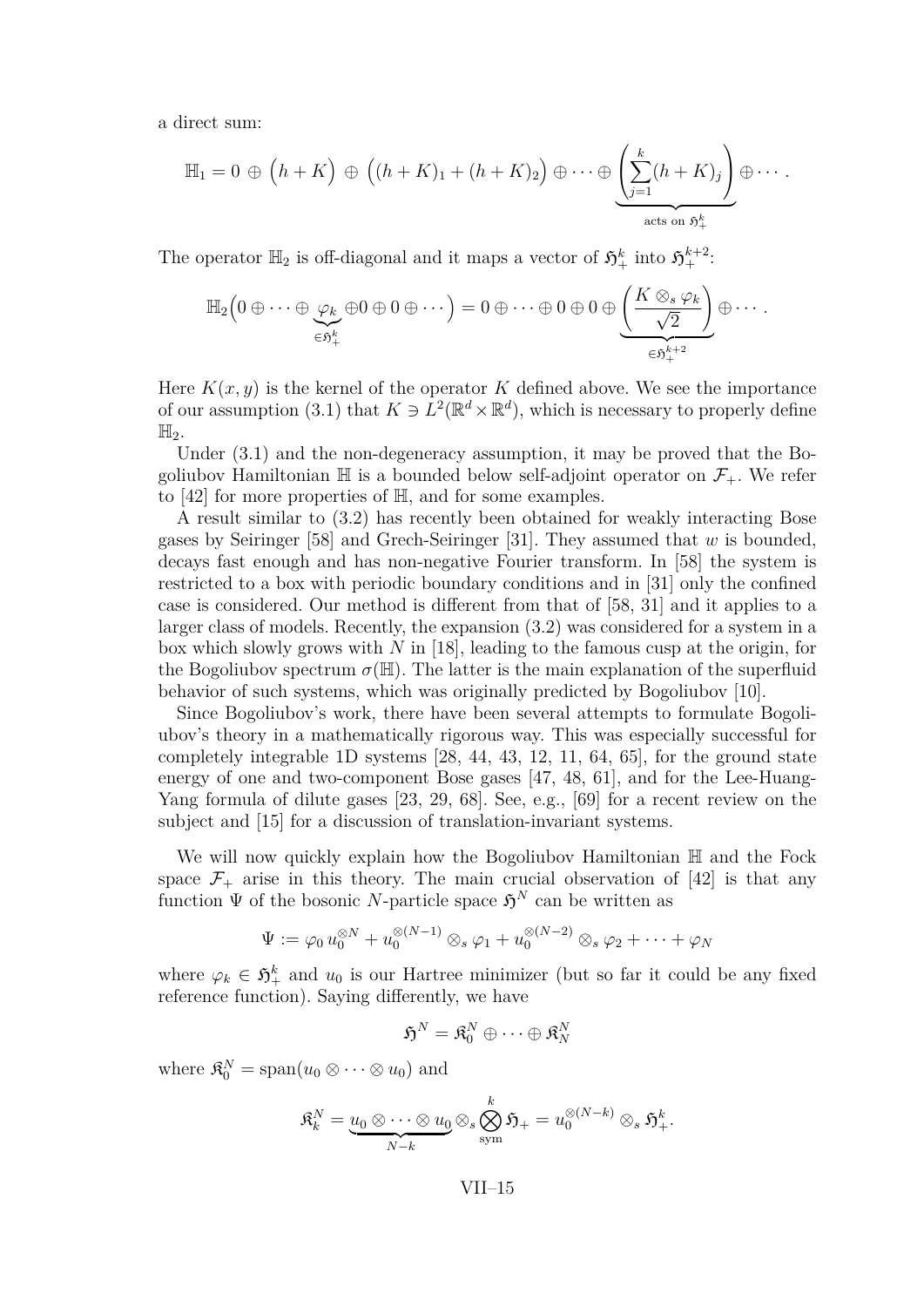<span id="page-16-0"></span>So, there is a natural isometry

$$
U_N: \begin{array}{rcl} \mathfrak{H}^N & \to & \mathcal{F}_+^{\leq N} = \bigoplus_{n=0}^N \mathfrak{H}^n_+ \\ \Psi & \mapsto & \varphi_0 \oplus \varphi_1 \oplus \cdots \oplus \varphi_N \end{array}
$$

from  $\mathfrak{H}^N$  onto the truncated Fock space  $\mathcal{F}_{+}^{\leq N}$ , which is itself a subspace of the full Fock space  $\mathcal{F}_+$ . The unitary  $U_N$  is adapted to the description of the fluctuations around the Hartree minimizer  $u_0$ . In particular, the Hartree state  $(u_0)^{\otimes N}$  is simply mapped onto the vacuum  $1 \in \mathbb{C}$  in the Fock space  $\mathcal{F}_+$ .

After applying the unitary  $U_N$  (which does not change the spectrum of  $H_N$ ), we settle the eigenvalue problem for  $H_N$  in the truncated Fock space  $\mathcal{F}_{+}^{\leq N}$ . In the limit  $N \to \infty$ , we obtain this way a problem posed on the Fock space  $\mathcal{F}_+$ . Now, the Bogoliubov Hamiltonian is simply the weak limit of  $H_N - N e_H$ , as stated in the following lemma.

**Lemma 1** (Weak limit towards  $\mathbb{H}$  [\[42\]](#page-19-0)). *Under the previous assumptions,*  $U_N(H_N N e_H$ ) $U_N^*$  *converges weakly to*  $\mathbb{H}$ *, in the sense that* 

$$
\lim_{N \to \infty} \left\langle \Phi', U_N \Big(H_N - N e_H \Big) U_N^* \, \Phi \right\rangle_{\mathcal{F}_+} = \left\langle \Phi', \mathbb{H} \, \Phi \right\rangle_{\mathcal{F}_+} \tag{3.8}
$$

*for every fixed*  $\Phi$ ,  $\Phi'$  *in the quadratic form domain of*  $\mathbb{H}$ *, and where*  $U_N^*$  *is by convention extended by* 0 *outside of*  $\mathcal{F}_+^{\leq N}$ .

Verifying the above convergence is not difficult, but requires some tedious calculations. These are much simpler to carry out using the formalism of secondquantization. With Lemma 1 it is not hard to prove an upper bound on the eigenvalues of  $H_N$  in the limit  $N \to \infty$ . The proof of the lower bound in [\[42\]](#page-19-0) is based on a localization procedure in Fock space, inspired of [\[47\]](#page-20-0).

#### **Conclusion**

In this article we have reviewed recent results obtained in [\[40,](#page-19-0) [42\]](#page-19-0) concerning the behavior of Bose gases in the mean-field regime.

We have mainly discussed the emergence of Hartree's theory, which is a consequence of the special structure of the set of bosonic density matrices in the limit  $N \to \infty$ , as described by the quantum de Finetti theorem. For unconfined system, a careful analysis of the lack of compactness of the infinitely many particles is necessary and a new weak de Finetti theorem is then useful to describe the particles which have not escaped to infinity. In all cases, the first eigenvalue of the many-particle Hamiltonian is, to first order in *N*, given by the *nonlinear* Hartree functional which is obtained by restricting to wave functions of the form  $u^{\otimes N}$ .

If the Hartree minimizer  $u_0$  is unique and non degenerate, it is possible to expand the energy to the next order in *N*. The next term in the expansion is described by a *linear* model posed in Fock space, based on the so-called Bogoliubov Hamiltonian H, the second-quantization of the Hessian of the Hartree energy at the minimizer  $u_0$ . The eigenvectors of  $\mathbb H$  give the precise behavior of the *N*-particle wave function  $\Psi_N$  in the limit  $N \to \infty$ .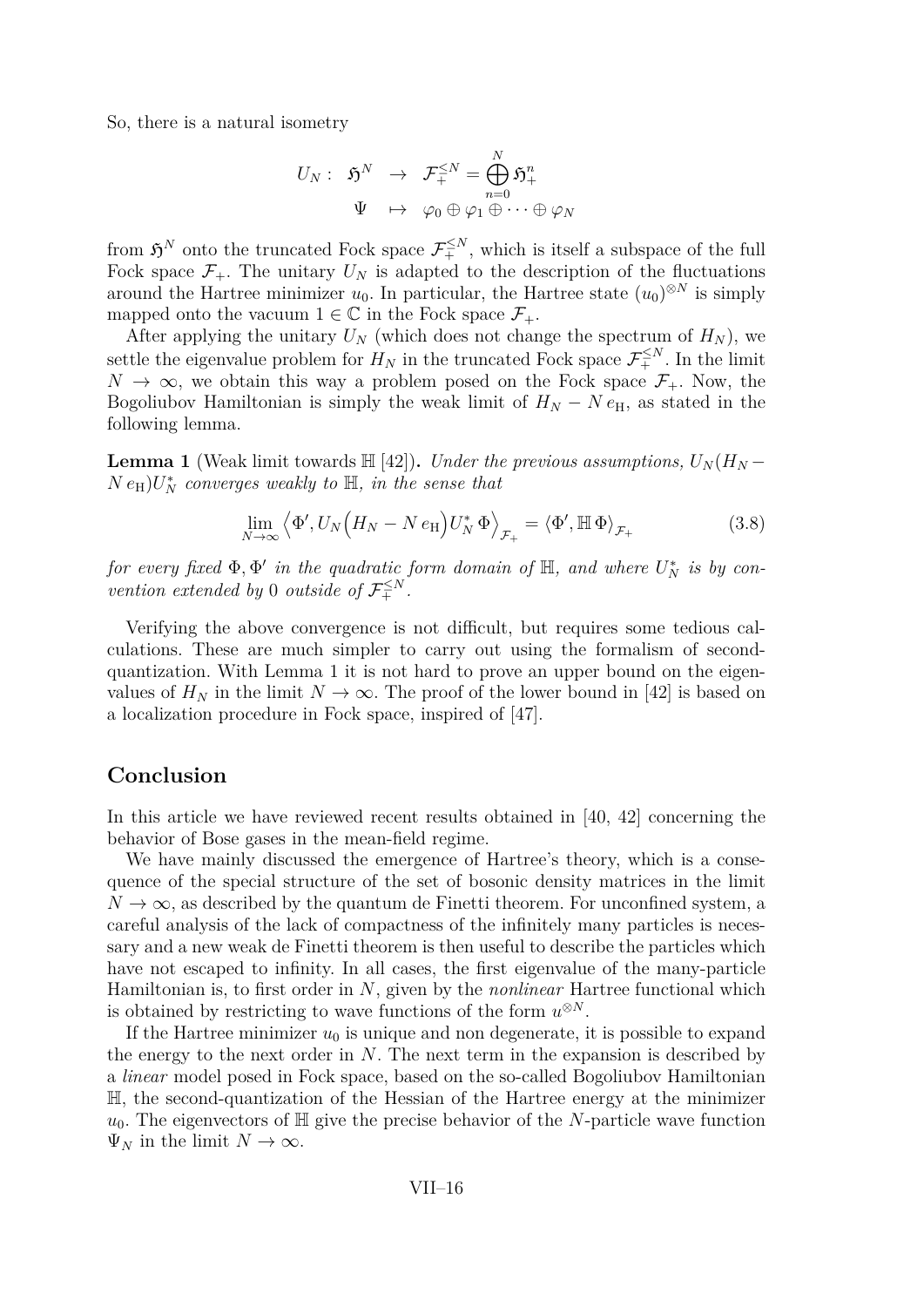#### <span id="page-17-0"></span>**References**

- [1] A. Aftalion, *Vortices in Bose–Einstein Condensates*, vol. 67 of Progress in nonlinear differential equations and their applications, Springer, 2006.
- [2] A. Aftalion, X. Blanc, and J. Dalibard, *Vortex patterns in a fast rotating Bose-Einstein condensate*, Phys. Rev. A, 71 (2005), p. 023611.
- [3] A. Aftalion, X. Blanc, and F. Nier, *Lowest Landau level functional and Bargmann spaces for Bose-Einstein condensates*, J. Funct. Anal., 241 (2006), pp. 661–702.
- [4] Z. AMMARI AND F. NIER, *Mean field limit for bosons and infinite dimensional phase-space analysis*, Annales Henri Poincaré, 9 (2008), pp. 1503–1574. 10.1007/s00023-008-0393-5.
- [5] , *Mean field propagation of Wigner measures and BBGKY hierarchies for general bosonic states*, J. Math. Pures Appl., 95 (2011), pp. 585–626.
- [6] V. Bach, *Ionization energies of bosonic Coulomb systems*, Lett. Math. Phys., 21 (1991), pp. 139–149.
- [7] V. Bach, R. Lewis, E. H. Lieb, and H. Siedentop, *On the number of bound states of a bosonic N-particle Coulomb system*, Math. Z., 214 (1993), pp. 441–459.
- [8] C. Bardos, F. Golse, and N. J. Mauser, *Weak coupling limit of the N-particle Schrödinger equation*, Methods Appl. Anal., 7 (2000), pp. 275–293. Cathleen Morawetz: a great mathematician.
- [9] R. Benguria and E. H. Lieb, *Proof of the Stability of Highly Negative Ions in the Absence of the Pauli Principle*, Physical Review Letters, 50 (1983), pp. 1771–1774.
- [10] N. N. Bogoliubov, *On the theory of superfluidity*, J. Phys. (USSR), 11 (1947), p. 23.
- [11] F. Calogero, *Solution of the one-dimensional N-body problems with quadratic and/or inversely quadratic pair potentials*, J. Mathematical Phys., 12 (1971), pp. 419–436.
- [12] F. Calogero and C. Marchioro, *Lower bounds to the ground-state energy of systems containing identical particles*, J. Mathematical Phys., 10 (1969), pp. 562–569.
- [13] G. Choquet, *Lectures on analysis. Vol 2. Representation theory*, Mathematics lecture note series, W.A. Benjamin, Inc, New York, 1969.
- [14] M. Christandl, R. König, G. Mitchison, and R. Renner, *One-and-ahalf quantum de Finetti theorems*, Comm. Math. Phys., 273 (2007), pp. 473–498.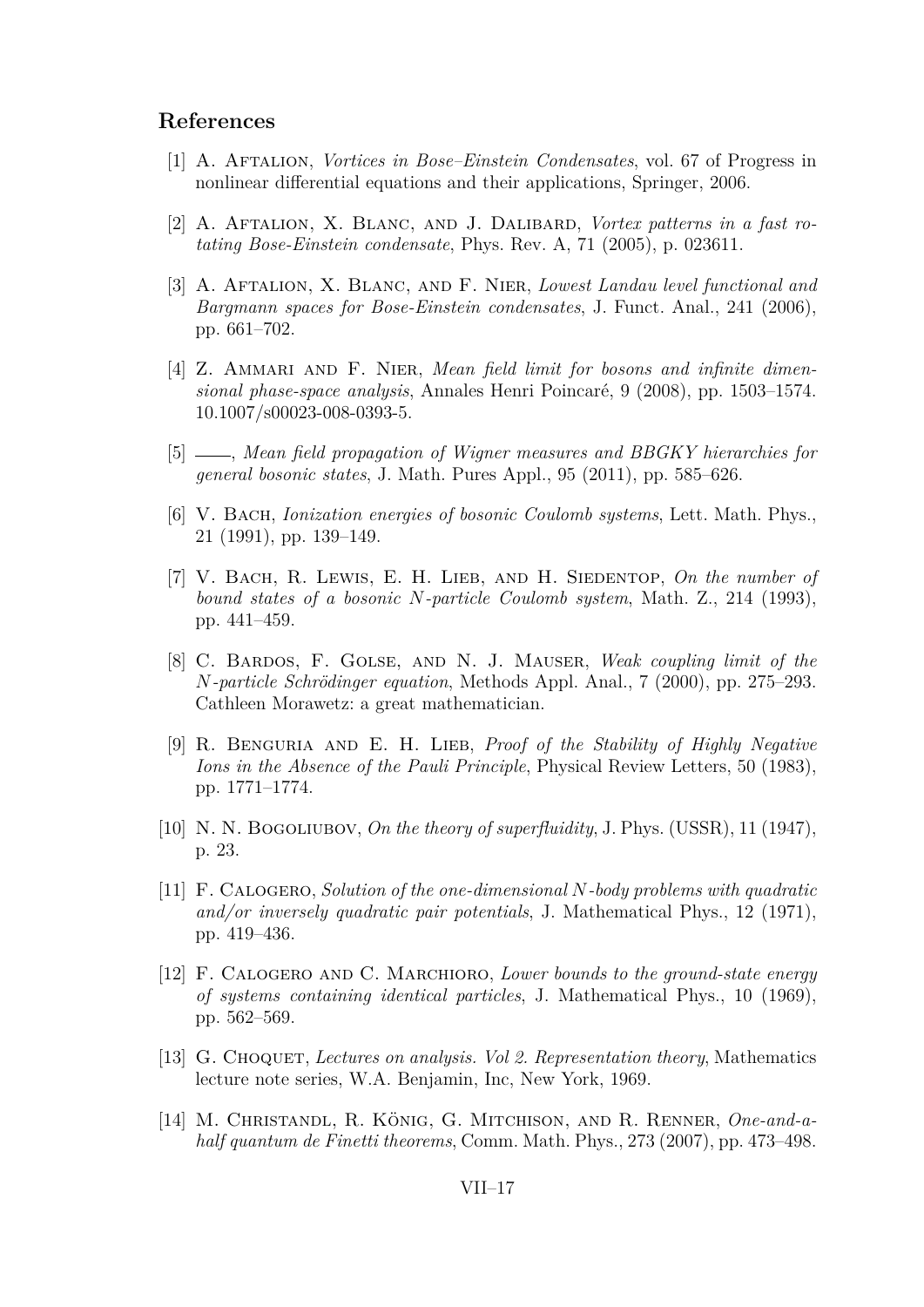- <span id="page-18-0"></span>[15] H. D. Cornean, J. Derezinski, and P. Zin, *On the infimum of the energymomentum spectrum of a homogeneous bose gas*, J. Math. Phys., 50 (2009), p. 062103.
- [16] B. De Finetti, *Funzione caratteristica di un fenomeno aleatorio*. Atti della R. Accademia Nazionale dei Lincei, 1931. Ser. 6, Memorie, Classe di Scienze Fisiche, Matematiche e Naturali.
- [17] B. de Finetti, *La prévision : ses lois logiques, ses sources subjectives*, Ann. Inst. H. Poincaré, 7 (1937), pp. 1–68.
- [18] J. Dereziński and M. Napiórkowski, *Excitation spectrum of interacting bosons in the mean-field infinite-volume limit*, Annales Henri Poincaré, (2014), pp. 1–31.
- [19] P. Diaconis and D. Freedman, *Finite exchangeable sequences*, Ann. Probab., 8 (1980), pp. 745–764.
- [20] E. B. Dynkin, *Classes of equivalent random quantities*, Uspehi Matem. Nauk (N.S.), 8 (1953), pp. 125–130.
- [21] A. Elgart, L. Erdős, B. Schlein, and H.-T. Yau, *Gross-Pitaevskii equation as the mean field limit of weakly coupled bosons*, Arch. Ration. Mech. Anal., 179 (2006), pp. 265–283.
- [22] A. Elgart and B. Schlein, *Mean field dynamics of boson stars*, Comm. Pure Appl. Math., 60 (2007), pp. 500–545.
- [23] L. Erdös, B. Schlein, and H.-T. Yau, *Ground-state energy of a low-density Bose gas: A second-order upper bound*, Phys. Rev. A, 78 (2008), p. 053627.
- [24] L. ERDŐS, B. SCHLEIN, AND H.-T. YAU, *Rigorous derivation of the Gross-Pitaevskii equation with a large interaction potential*, J. Amer. Math. Soc., 22 (2009), pp. 1099–1156.
- [25] M. Fannes, H. Spohn, and A. Verbeure, *Equilibrium states for mean field models*, J. Math. Phys., 21 (1980), pp. 355–358.
- [26] J. Fröhlich, A. Knowles, and S. Schwarz, *On the mean-field limit of bosons with Coulomb two-body interaction*, Commun. Math. Phys., 288 (2009), pp. 1023–1059.
- [27] J. Ginibre and G. Velo, *The classical field limit of scattering theory for nonrelativistic many-boson systems. I*, Commun. Math. Phys., 66 (1979), pp. 37–76.
- [28] M. Girardeau, *Relationship between systems of impenetrable bosons and fermions in one dimension*, J. Mathematical Phys., 1 (1960), pp. 516–523.
- [29] A. Giuliani and R. Seiringer, *The ground state energy of the weakly interacting Bose gas at high density*, J. Stat. Phys., 135 (2009), pp. 915–934.
- [30] A. D. GOTTLIEB, *Examples of bosonic de Finetti states over finite dimensional Hilbert spaces*, J. Stat. Phys., 121 (2005), pp. 497–509.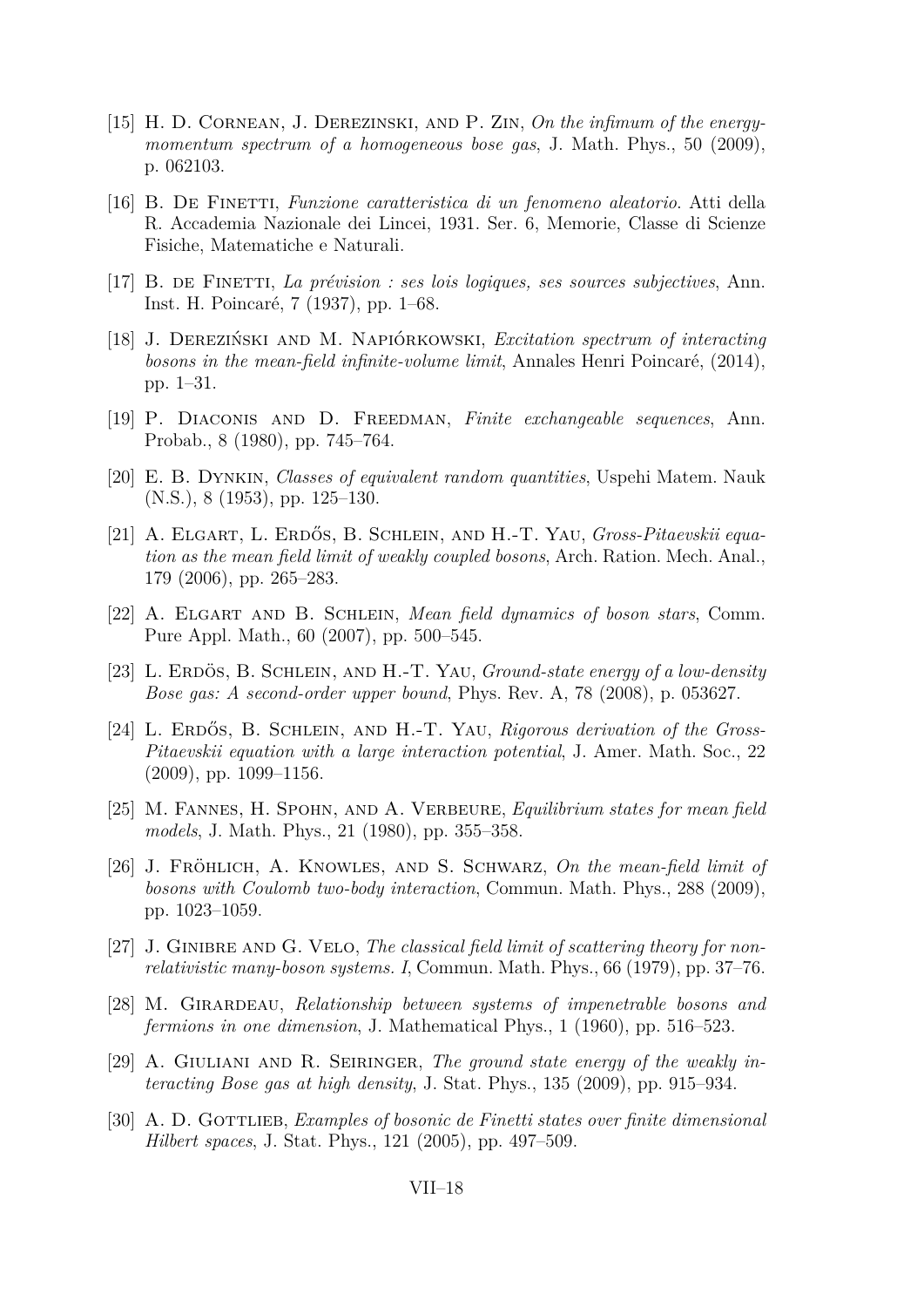- <span id="page-19-0"></span>[31] P. Grech and R. Seiringer, *The excitation spectrum for weakly interacting bosons in a trap*, Comm. Math. Phys., 322 (2013), pp. 559–591.
- [32] D. R. Hartree, *The wave-mechanics of an atom with a non-Coulomb central field. Part I. Theory and methods.*, Proc. Camb. Phil. Soc., 24 (1928), pp. 89– 312.
- [33] K. Hepp, *The classical limit for quantum mechanical correlation functions*, Comm. Math. Phys., 35 (1974), pp. 265–277.
- [34] E. Hewitt and L. J. Savage, *Symmetric measures on Cartesian products*, Trans. Amer. Math. Soc., 80 (1955), pp. 470–501.
- [35] M. Hoffmann-Ostenhof and T. Hoffmann-Ostenhof, *Schrödinger inequalities and asymptotic behavior of the electron density of atoms and molecules*, Phys. Rev. A, 16 (1977), pp. 1782–1785.
- [36] R. L. HUDSON AND G. R. MOODY, *Locally normal symmetric states and an analogue of de Finetti's theorem*, Z. Wahrscheinlichkeitstheorie und Verw. Gebiete, 33 (1975/76), pp. 343–351.
- [37] M. K.-H. Kiessling, *The Hartree limit of Born's ensemble for the ground state of a bosonic atom or ion*, J. Math. Phys., 53 (2012), p. 095223.
- [38] A. Knowles and P. Pickl, *Mean-field dynamics: singular potentials and rate of convergence*, Commun. Math. Phys., 298 (2010), pp. 101–138.
- [39] M. Lewin, *Geometric methods for nonlinear many-body quantum systems*, J. Funct. Anal., 260 (2011), pp. 3535–3595.
- [40] M. Lewin, P. T. Nam, and N. Rougerie, *Derivation of Hartree's theory for generic mean-field Bose gases*, Adv. Math., 254 (2014), pp. 570–621.
- [41] M. Lewin, P. T. Nam, and B. Schlein, *Fluctuations around Hartree states in the mean-field regime*. arXiv eprint, 2013.
- [42] M. Lewin, P. T. Nam, S. Serfaty, and J. P. Solovej, *Bogoliubov spectrum of interacting Bose gases*, Comm. Pure Appl. Math., in press (2013).
- [43] E. H. LIEB, *Exact analysis of an interacting Bose gas. II. The excitation spectrum*, Phys. Rev. (2), 130 (1963), pp. 1616–1624.
- [44] E. H. LIEB AND W. LINIGER, *Exact analysis of an interacting Bose gas. I. The general solution and the ground state*, Phys. Rev. (2), 130 (1963), pp. 1605– 1616.
- [45] E. H. Lieb and R. Seiringer, *Derivation of the Gross-Pitaevskii equation for rotating Bose gases*, Commun. Math. Phys., 264 (2006), pp. 505–537.
- [46] E. H. LIEB, R. SEIRINGER, J. P. SOLOVEJ, AND J. YNGVASON, *The mathematics of the Bose gas and its condensation*, Oberwolfach Seminars, Birkhäuser, 2005.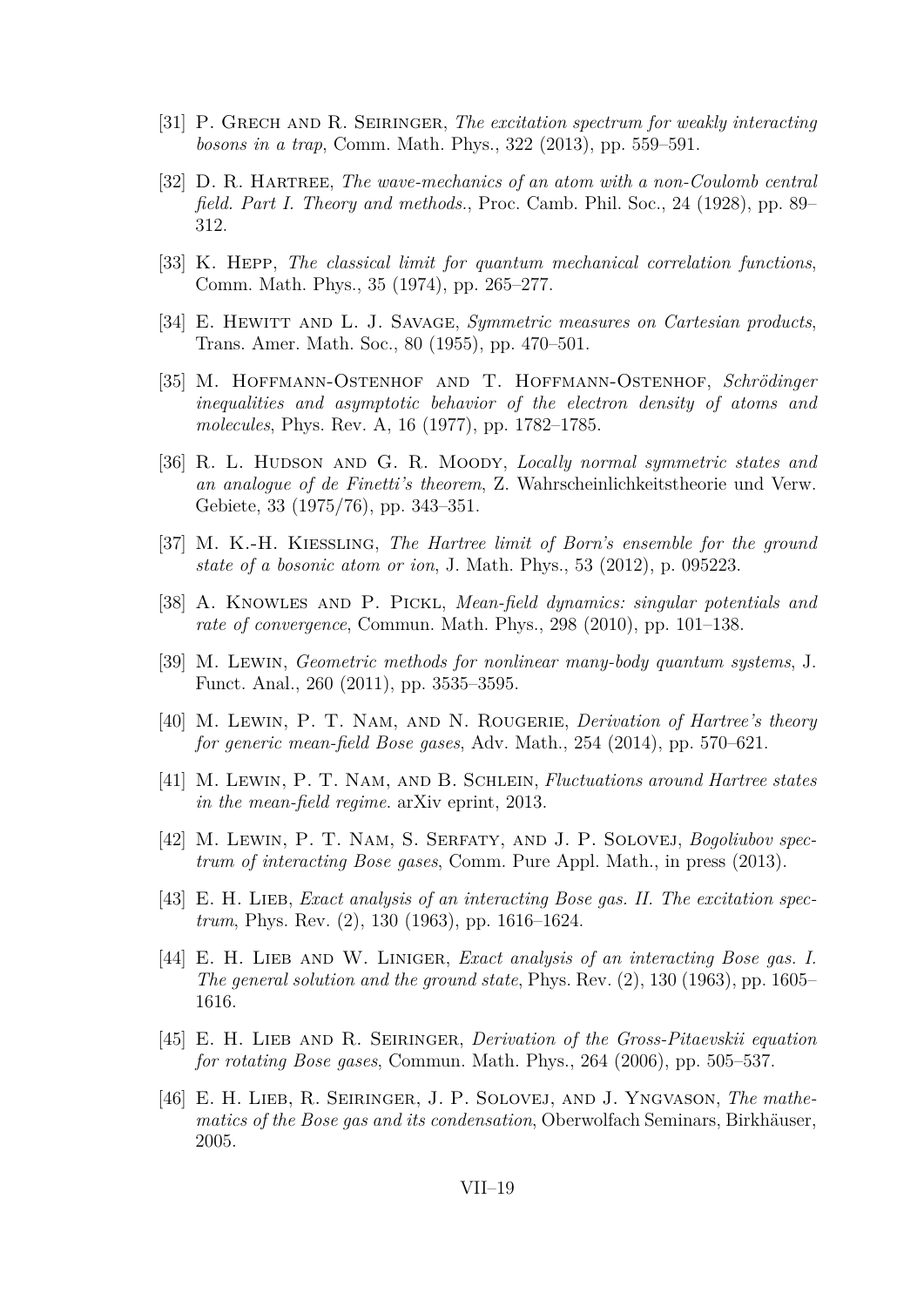- <span id="page-20-0"></span>[47] E. H. Lieb and J. P. Solovej, *Ground state energy of the one-component charged Bose gas*, Commun. Math. Phys., 217 (2001), pp. 127–163.
- [48] E. H. LIEB AND J. P. SOLOVEJ, *Ground state energy of the two-component charged Bose gas.*, Commun. Math. Phys., 252 (2004), pp. 485–534.
- [49] E. H. LIEB AND W. E. THIRRING, *Gravitational collapse in quantum mechanics with relativistic kinetic energy*, Ann. Physics, 155 (1984), pp. 494–512.
- [50] E. H. Lieb and H.-T. Yau, *The Chandrasekhar theory of stellar collapse as the limit of quantum mechanics*, Commun. Math. Phys., 112 (1987), pp. 147– 174.
- [51] P.-L. Lions, *The concentration-compactness principle in the calculus of variations. The locally compact case, Part I*, Ann. Inst. H. Poincaré Anal. Non Linéaire, 1 (1984), pp. 109–149.
- [52] , *The concentration-compactness principle in the calculus of variations. The locally compact case, Part II*, Ann. Inst. H. Poincaré Anal. Non Linéaire, 1 (1984), pp. 223–283.
- [53] P.-L. Lions, *Mean-field games and applications*. Lectures at the Collège de France, unpublished, Nov 2007.
- [54] D. Petz, G. A. Raggio, and A. Verbeure, *Asymptotics of Varadhan-type and the Gibbs variational principle*, Comm. Math. Phys., 121 (1989), pp. 271– 282.
- [55] P. Pickl, *A simple derivation of mean-field limits for quantum systems*, Lett. Math. Phys., 97 (2011), pp. 151–164.
- [56] G. A. Raggio and R. F. Werner, *Quantum statistical mechanics of general mean field systems*, Helv. Phys. Acta, 62 (1989), pp. 980–1003.
- [57] I. RODNIANSKI AND B. SCHLEIN, *Quantum fluctuations and rate of convergence towards mean field dynamics*, Commun. Math. Phys., 291 (2009), pp. 31– 61.
- [58] R. Seiringer, *The excitation spectrum for weakly interacting bosons*, Commun. Math. Phys., 306 (2011), pp. 565–578.
- [59] R. Seiringer, J. Yngvason, and V. A. Zagrebnov, *Disordered Bose-Einstein condensates with interaction in one dimension*, J. Stat. Mech., 2012 (2012), p. P11007.
- [60] J. P. Solovej, *Asymptotics for bosonic atoms*, Lett. Math. Phys., 20 (1990), pp. 165–172.
- [61] J. P. SOLOVEJ, *Upper bounds to the ground state energies of the one- and twocomponent charged Bose gases*, Commun. Math. Phys., 266 (2006), pp. 797–818.
- [62] H. Spohn, *Kinetic equations from Hamiltonian dynamics: Markovian limits*, Rev. Modern Phys., 52 (1980), pp. 569–615.